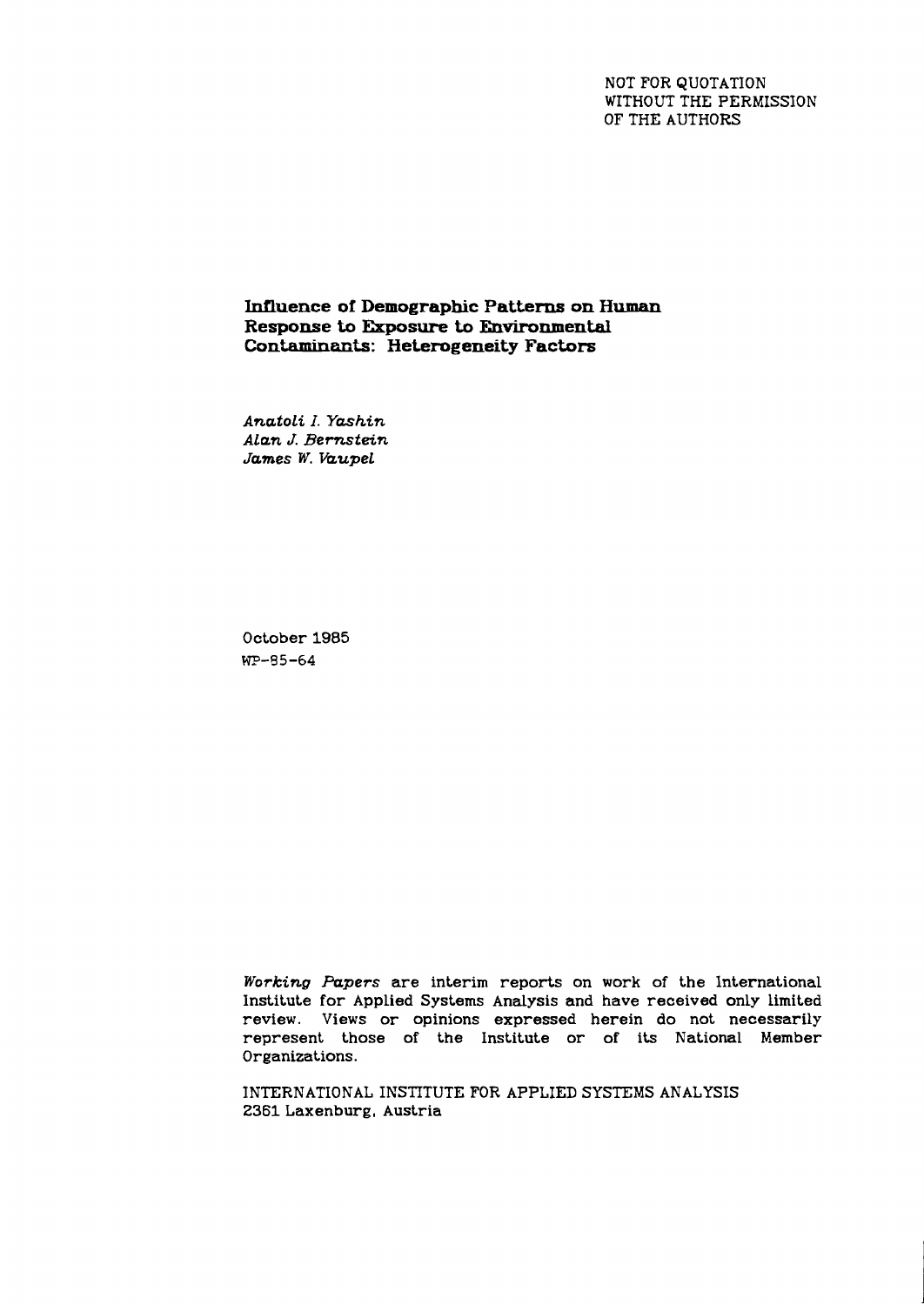## **Influence of Demographic Patterns on Human Response to Errposure to Environmental Contaminants: Heterogeneity Factors**

*Anatoli I. Yashin. Alan* **J.** *Bernstein and James W. Vaupel* 

### **1. INTRODUCTION**

Reid Smith is a cigarette-smoking New Yorker. Taylor Smith is a retired nonsmoker who worked in an asbestos factory for 35 years. Jamie Smith is a pregnant housewife from a small Southern town in the U.S. Carter Smith is a farmer who consumes inadequate levels of vitamin A, vitamin E, and magnesium in his daily diet.

Despite obvious similarities in surname and nationality and, perhaps, various other similarities, the responses of these four people to exposure to identical amounts of environmental pollutants probably vary greatly.

As a cigarette smoker, Reid faces elevated risks of a variety of diseases including lung cancer and cardiovascular illness. He is probably sensitive to cadmium, hydrocarbons, lead, nickel, and radioactive compounds. As an urban dweller, he runs a greater risk of developing respiratory illnesses and is subsequently more susceptible to a variety of respiratory irritants.

Taylor, because of his lifetime avoidance of cigarettes, runs only a minimal risk from his long-term asbestos exposure. However, because age has weakened his immune and enzyme systems, he is very possibly hypersusceptible to pesticides, PCBs, and respiratory irritants. Changes in his bone structure have also probably increased his body's retention of flouride and thus made him more at risk to heavily flouridated water.

Jamie's pregnancy has increased her susceptibility to carbon monoxide, insecticides, cadmium, manganese, and lead, especially if she is not taking iron or calcium supplements. Smoking would present high risks both for herself and her fetus. In addition she very well may be absorbing unusually high levels of carbon monoxide and nitrous oxide in her kitchen.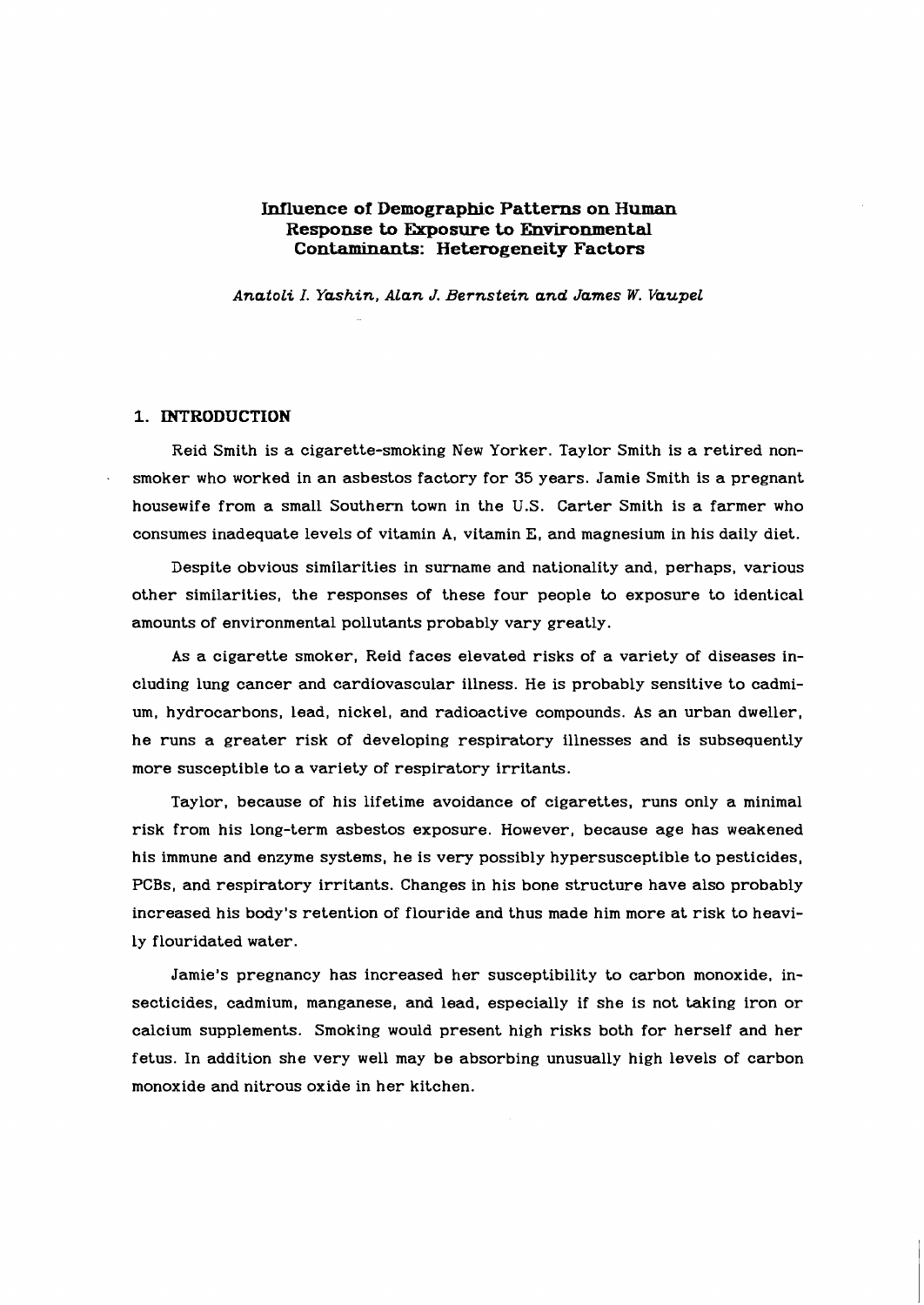Finally, Carter's deficiencies of vitamin A, vitamin E, and magnesium, make him a high risk for exposure to DDT, hydrocarbon carcinogens. PCBs, lead, ozone, and flouride. If he suffers from G-6-PD deficiency, a red blood cell disorder, his concurrent vitamin E deficiency probably makes him extremely sensitive to erythrocyte oxidant stress and to hemolytic precipitators such as ozone.

It is generally accepted that the risk of disease and death vary markedly by age and sex. However, there are also inherited and acquired factors that cause vast differences in human susceptibility to many pollutant exposures. Most people are less familiar with this wide range of heterogeneity precipitated by genetic make-up, life style, occupation, nutrition, residence location, etc.

The combined role of these many heterogeneity factors is often underestimated. Yet they are the major factors that determine the evolution of mortality and morbidity patterns within a population.

In this paper, we examine a variety of heterogeneities present in environmental pollutant susceptibilities, briefly look at how attempts to recognize heterogeneity have played a role in efforts to regulate pollutants, consider how likely shifts in the composition of population may affect morbidity and mortality rates affected by environmental pollution, discuss how indirect heterogeneity factors can lead to additional complications in interpretations of pollution-related mortality statistics, and offer several suggestive models of heterogeneous susceptibility.

# **2.** DIFFERENT AGE GROUPS IN THE POPULATION HAVE DIFFERENT SUSCEP-TIBILITIES TO ENVIRONMENTAL POLLUTANTS

Age is one of the primary causes of differential susceptibility. Particularly for the very young and the very elderly, there exist a variety of significant dangers which may pose little or no threat to those in other life stages.

Infants' and children's immature immune systems and immature enzyme detoxification systems reduce their body's ability to rid itself of environmental pollutants (Calabrese 1978). Many pollutants that have minimal effects on healthy adults, can, in children, accumulate in the body relatively unimpeded. (This helps explain why PCB, often present in high levels in mother's milk, is particularly dangerous to breast-fed infants - at the precise time when they are least able to process this dangerous environmental pollutant, their diet contains higher levels of PCB than the diet of any other age group.)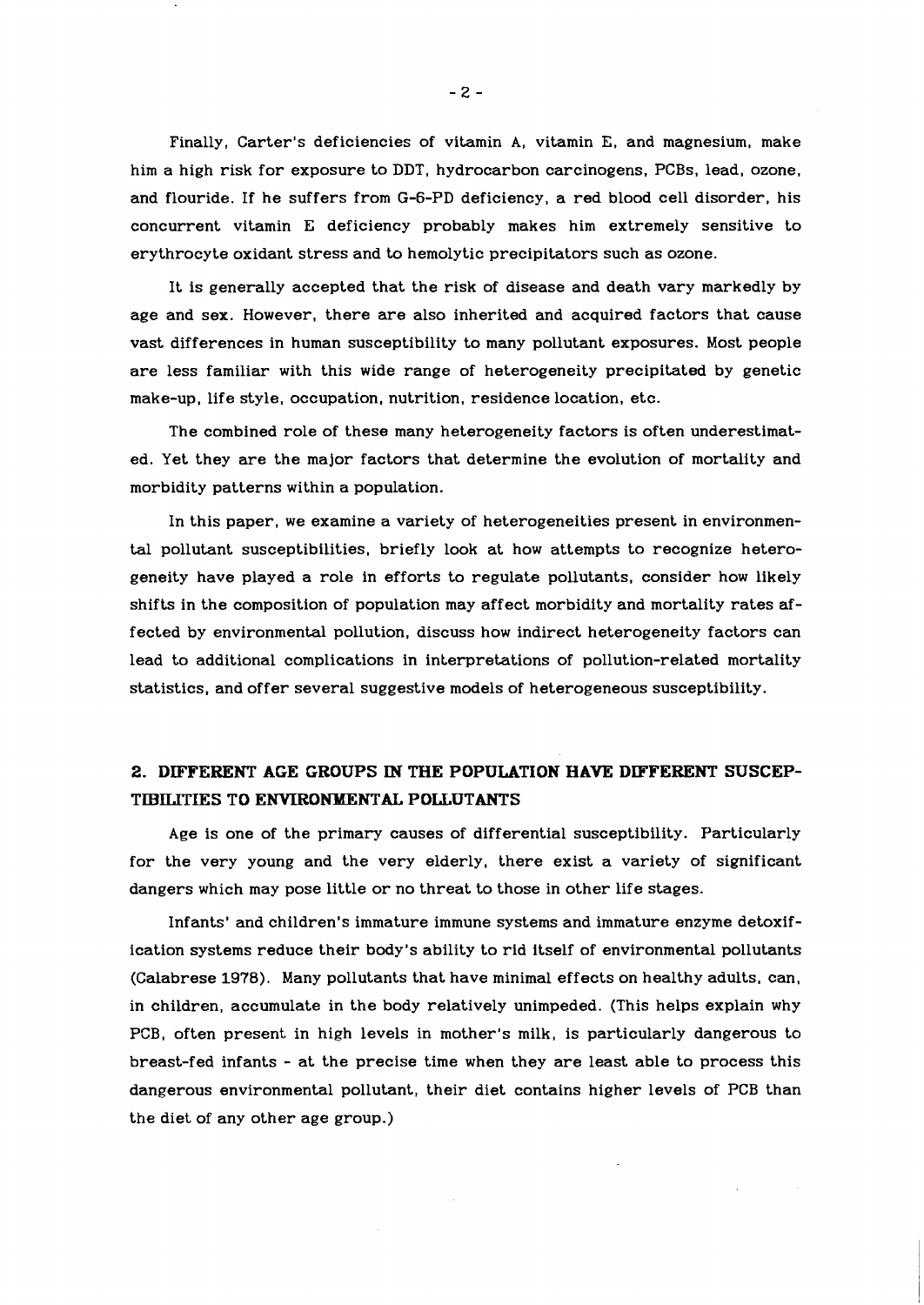Children up to approximately age ten also suffer from a deficiency of Immunoglobin A (IgA). This is the primary immunoglobulin in tears, saliva, nasal, bronchial, and gastrointestinal secretions (Eisen 1974; Koistinen 1975). IgA deficiency is widely believed to be a strong contributing factor in upper and lower respiratory infections. Confirming this hypothesis are studies showing that children who live in more heavily polluted areas have been found to suffer higher rates of respiratory infections than those living in areas with fewer respiratory irritants (Fosburgh 1974).

Newborns up to three months also have low levels of enzyme superoxide dismutase (SOD), generally around 65-80 percent of adult levels (Ueda and Ogata 1978; Rotilio et al. 1977; Legge et al. 1977). Enzyme SOD is one of the body's chief protection mechanisms against high concentration dioxides, radiation, ozone, nitrogen dioxide, and paraquat. Inferior levels of enzyme SOD leave infants at highly elevated risks to the toxicity of these environmental agents.

Common nutritional deficiencies also leave children hypersusceptible to a variety of environmental pollutants. Ninety-eight percent of children between ages 2 and 3 receive less than the recommended daily allowance (RDA) of iron. This is believed to increase their risk of reaction to hydrocarbon carcinogens, lead, and manganese. sixty-five percent of children between these ages also receive less than their RDA of calcium, increasing their susceptibility to lead. The 10-30 percent of infants and children who receive sub-RDA levels of vitamin C have elevated susceptibilities to arsenic, cadmium, carbon monoxide, chromium, DDT, dieldrin, lead, mercury, nitrites, and ozone. And the 25 percent of children ages 7 to 12 who have sub-RDA levels of vitamin A in their diet are at increased risk to DDT, hydrocarbon carcinogens, and PCBs.

Certain unique susceptibilities exist for women in their child-bearing years. Oral contraceptive use, when combined with cigarette consumption, poses a particular threat. Among women under 50 years of age who smoked 35 or more cigarettes a day and used oral contraceptives, the rate of myocardial infarction was estimated to be 20 times higher than among those who had never smoked.

In Great Britain between 1958 and 1971, the death rate for women aged 35-44 increased by over a third. During this time, cigarette consumption by women in the age group increased by 35 percent and contraceptive pills came into popular use.

Another set of increased risks face the aged. Like children, the elderly also suffer from relatively ineffective immune and enzyme systems, and suffer increased susceptibilities to many of the same environmental pollutants as the very young (Calabrese 1978).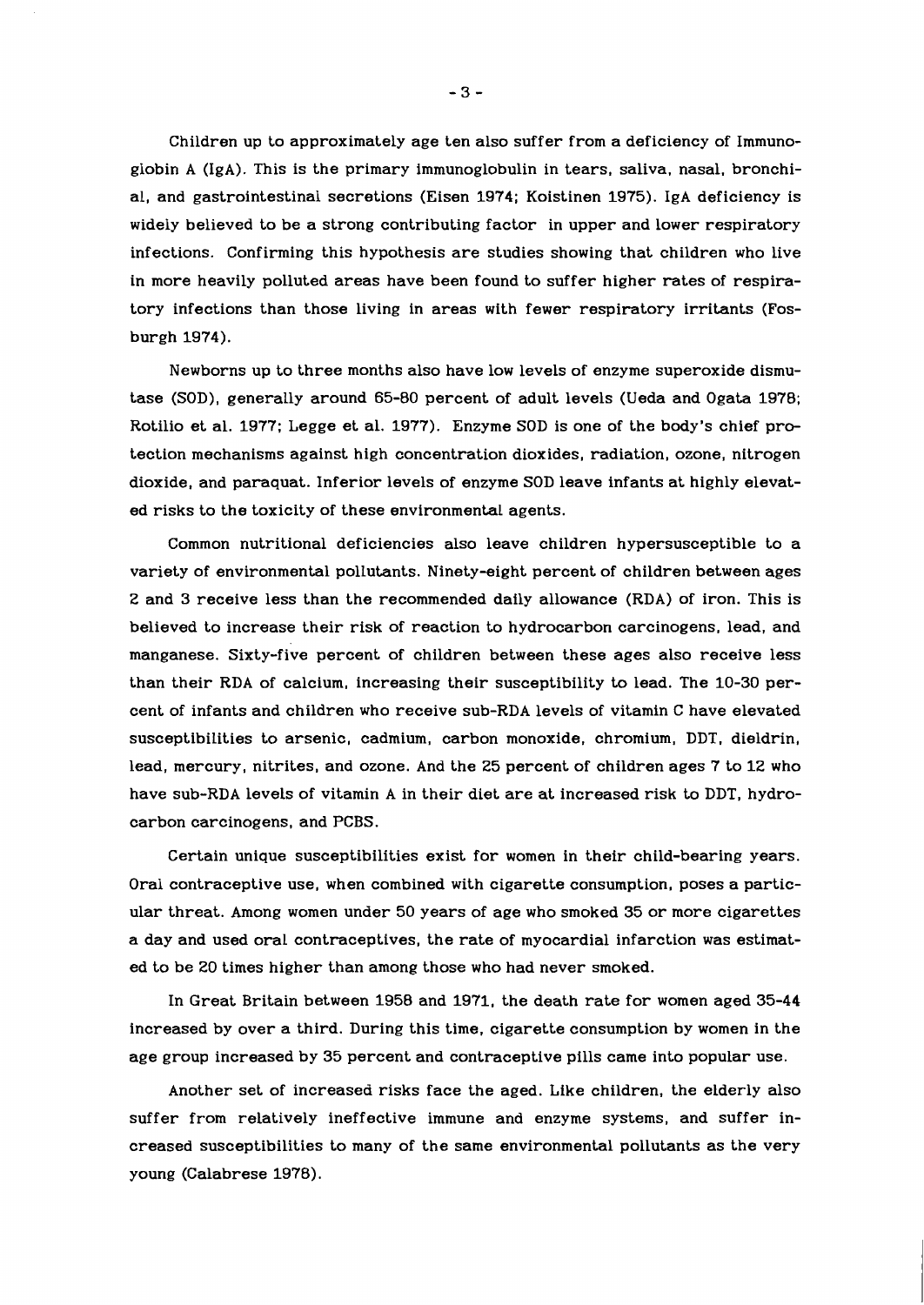# **3. PEOPLE DIFFER IN THEIR BIOLOGICALLY STIPULATED SUSCEPTIBILITIES TO ENVIRONMENTAL CONTAMINANTS**

A variety of pre-existing health conditions also produce several additional heterogeneities in susceptibility to environmental pollutants. Individuals with asthma are unusually susceptible to respiratory irritants such as nitrogen dioxide, ozone, sulfates, and sulfur dioxide. People with cystic fibrosis are also at high risk from ozone and other respiratory irritants. Diabetics are much more likely to have negative reactions to large, single doses of radiation. Sickle cell anemics run greater risks from exposure to aromatic amino and nitro compounds, carbon monoxide, and cyanide.

Other less apparent, largely genetic health factors are also believed to play a major role in the great variety that exists in individual susceptibility to pollutants. Rates of aryl hydrocarbon hydroxylase (AHH) inducibility, a genetically controlled factor, are thought to be a key indicator of lung cancer susceptibility. It is thought that most chemical carcinogens must be metabolically converted into their carcinogenic form, and higher levels of AHH inducibility have been connected with significantly elevated lung cancer rates (Calabrese 1978).

The population frequencies of AHH inducibility have been determined. Among the United States' white population three distinct groups have been categorized: low (53 percent), intermediate (37 percent), and high (10 percent) inducers (Kellermann et al. 1973). Kellermann's studies of bronchogenic carcinoma patients revealed that the intermediate and high AHH inducibility cohorts had, respectively, 16 and 36 times greater risk of lung cancer than the low AHH inducibility group.

Particularly suggestive from a policy viewpoint are Kellermann's findings of strong positive correlations between smoking, high inducibility and high rates of lung cancer, and also between smoking, low inducibility and relatively low rates of lung cancer. This offers an intriguing insight into why it is possible for some heavy smokers to never develop any signs of lung cancer, while relatively light smokers may succumb to lung cancer at an early age. Since AHH inducibility can be tested for, it may be advisable to set up screening clinics for smokers (as well as those considering starting smoking) to give them a greater insight into the risks to which they may be subjecting themselves.

Another human genetic disorder, glucose-6-phosphate dehydrogenase (G-6- PD) deficiency, may be a key causal factor in the high susceptibility some individuals have to hemolytic stress conditions. G-6-PD is a red blood cell enzyme needed to maintain erythrocyte membrane integrity. G-6-PD deficiency in male subjects is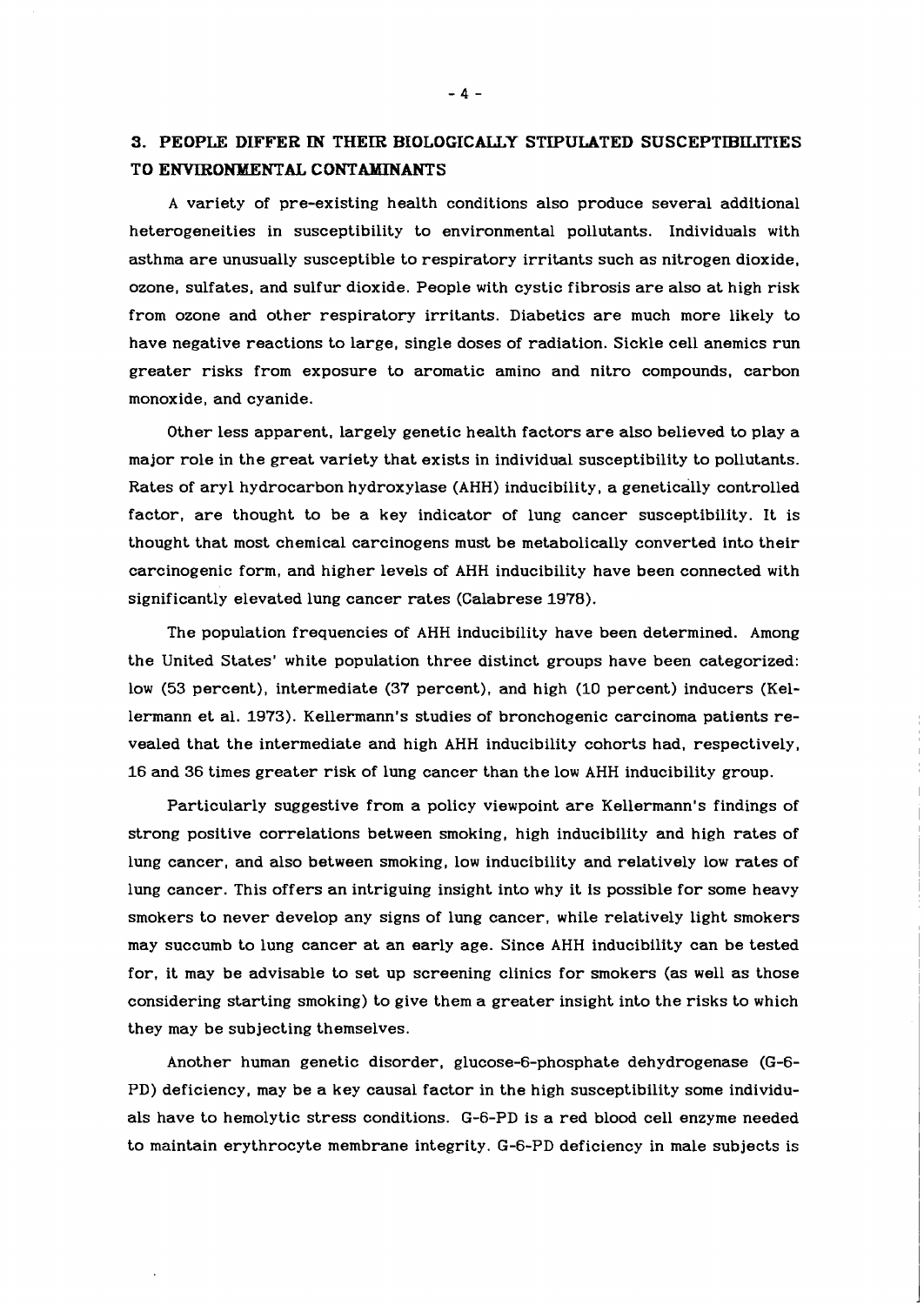revealed by sensitivity to primaquine. Approximately 11 percent of American Black Males suffer from G-6-PD deficiency (Beutler 1972), as do 11 percent of Mediterranean Jews, 12 percent of Filipinos, and 2-5 percent of Chinese (Stokinger and Mountain 1963; Lazarow 1954).

Under hemolytic stress conditions such as exposure to most anti-malarial drugs, many industrial chemicals, some pre-existing organic diseases, and a variety of other environmental exposures, G-6-PD deficients may develop hemolytic anemia and be unusually sensitive to lead toxicity. It may be useful, although politically sensitive considering the distinct racial component of the disease, to screen for G-6-PD deficiency among those who work extensively with a variety of common chemicals.

Thalassemia is another genetic red blood cell disorder which may produce heterogeneous susceptibility, an abnormality in the rate of hemoglobin synthesis. Thalassemia is especially frequent among people living in the Mediterranean region, the Middle East, and the Orient (Silvestroni and Bianco 1959).

As screening for thalassemia has only occurred infrequently there are few reports relating its occurrence with pollutant reactions. However, it is suspected that thalassemia aggravates lead (Toche et al. 1960; Jonderko 1961) and benzene toxicity (Saita and Moreo 1959).

A final area of biological susceptibilities, intriguing in their universality are Circadian rhythms, the twenty-four hour cycles which occur in cell growth, mitosis, hormonal levels, body temperature, and a variety of other human functions. These rhythms are suspected of playing an important role in heterogeneous susceptibility (Luce 1970; Halberg 1960).

If all people have certain periods of the day during which they suffer increased susceptibility, then workers who are employed in switch shift occupations (medicine, police, fire, industry) are being regularly forced into high risk situations. Additional studies have shown that some individuals are never able to completely adjust their Circadian rhythms to their work habits (Felton and Patterson 1971; Teleky 1943). It would seem desirable for these people to avoid work shifts falling in their high susceptibility periods.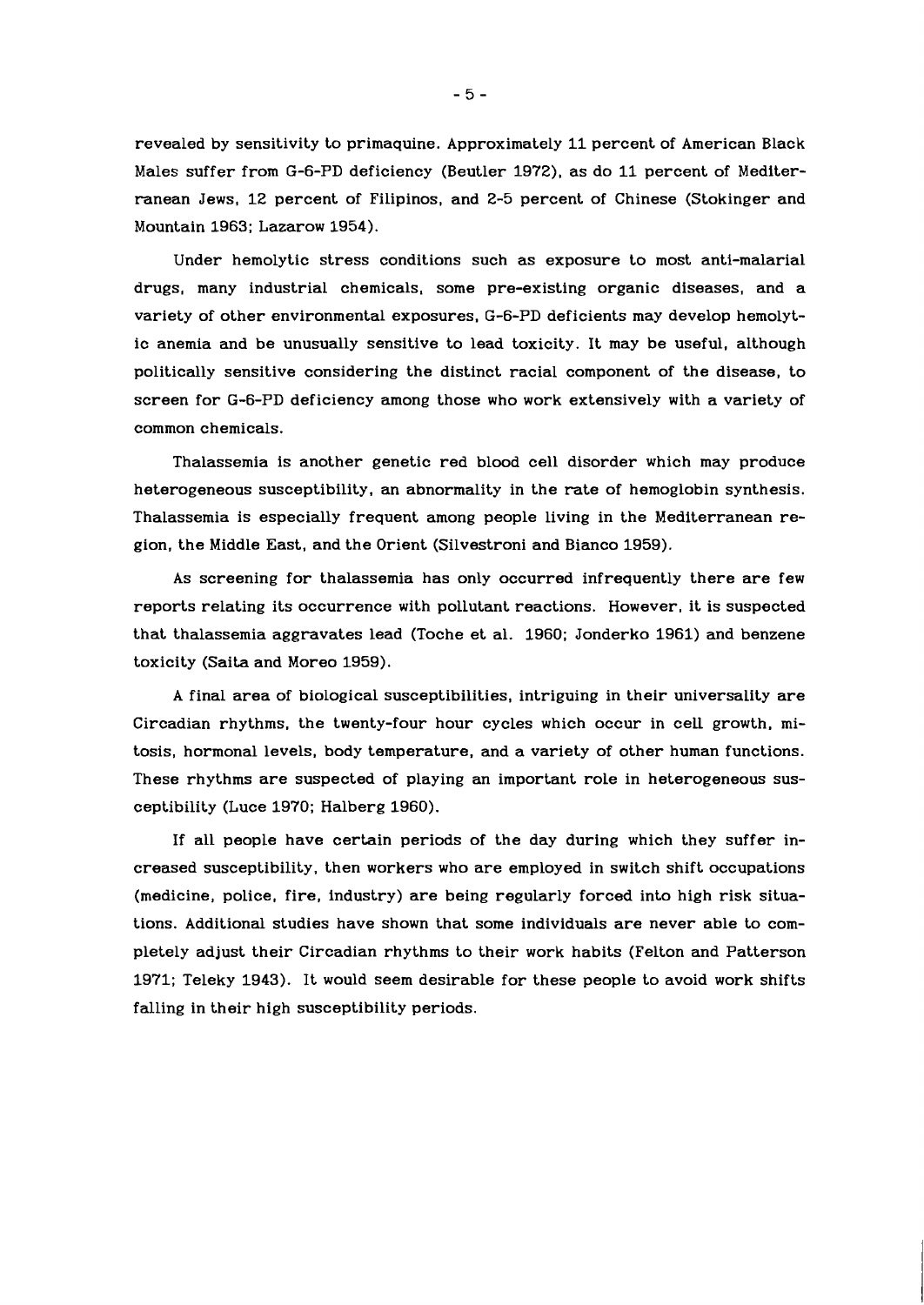### **4. MANY HETEROGENELTY FACTORS ARE ACQUIRED**

Another important area of cohort susceptibilities involves those factors not inborn, but acquired by selected lifestyle.

Among these factors, the most important is smoking. Cigarette consumption is almost certainly the greatest controllable factor in lung cancer susceptibility. It also affects risk levels for a variety of other diseases such as bronchitis, emphysema, and cardiovascular illness. In addition to making its own contribution to mortality and morbidity rates, smoking, when combined with a variety of other factors, can exert a substantial influence on risks from exposure to environmental pollutants. Numerous studies have led to the conclusion that the effects of smoking and environmental air pollution, when both are present, cause more than an additive increase in susceptibility (Stern 1977).

Cigarettes are also a major producer of carbon monoxide. A frequent CO exposure level for community air pollution is 10-30 parts per million (ppm) (11-33  $mg/m<sup>3</sup>$ , over 4-8 hours. In contrast, five minutes of frequent repetition smoking, considered to be a representative dose, will cause an exposure level of 400 ppm  $(440 \text{ mg/m}^3)$  (Stern 1977).

A high positive correlation has been found between smoking, increased pollution levels, and incidence of bronchitis. Tellingly, high air pollution levels have been found to have little effect on incidences of serious bronchitis among nonsmokers (Stern 1977).

Smoking may significantly affect diabetics. There is research indicating a significant relationship, particularly for male diabetics, between smoking patterns and incidence of diabetic nephropathy, the most frequent cause of death in young diabetics (Christiansen and Nerup 1978). Smoking is believed to increase a diabetics need for insulin and to significantly increase the risk of glomerulosclerosis and retinopathy (West et al. 1980).

Smoking can also cause the development of vitamin C deficiency. Nicotine has been found to significantly reduce the ascorbic acid content of human blood. Thus both smokers as well as infants who are breastfed by mothers who smoke run elevated risks of vitamin C deficiency related susceptibilities (McCormick 1952; Andrze jewski 1966).

The age a smoker develops his habit is negatively correlated to the risks the smoker faces. The IV World Congress on Smoking and Health, held in Stockholm, concluded that the younger a person is when he starts to smoke, the higher the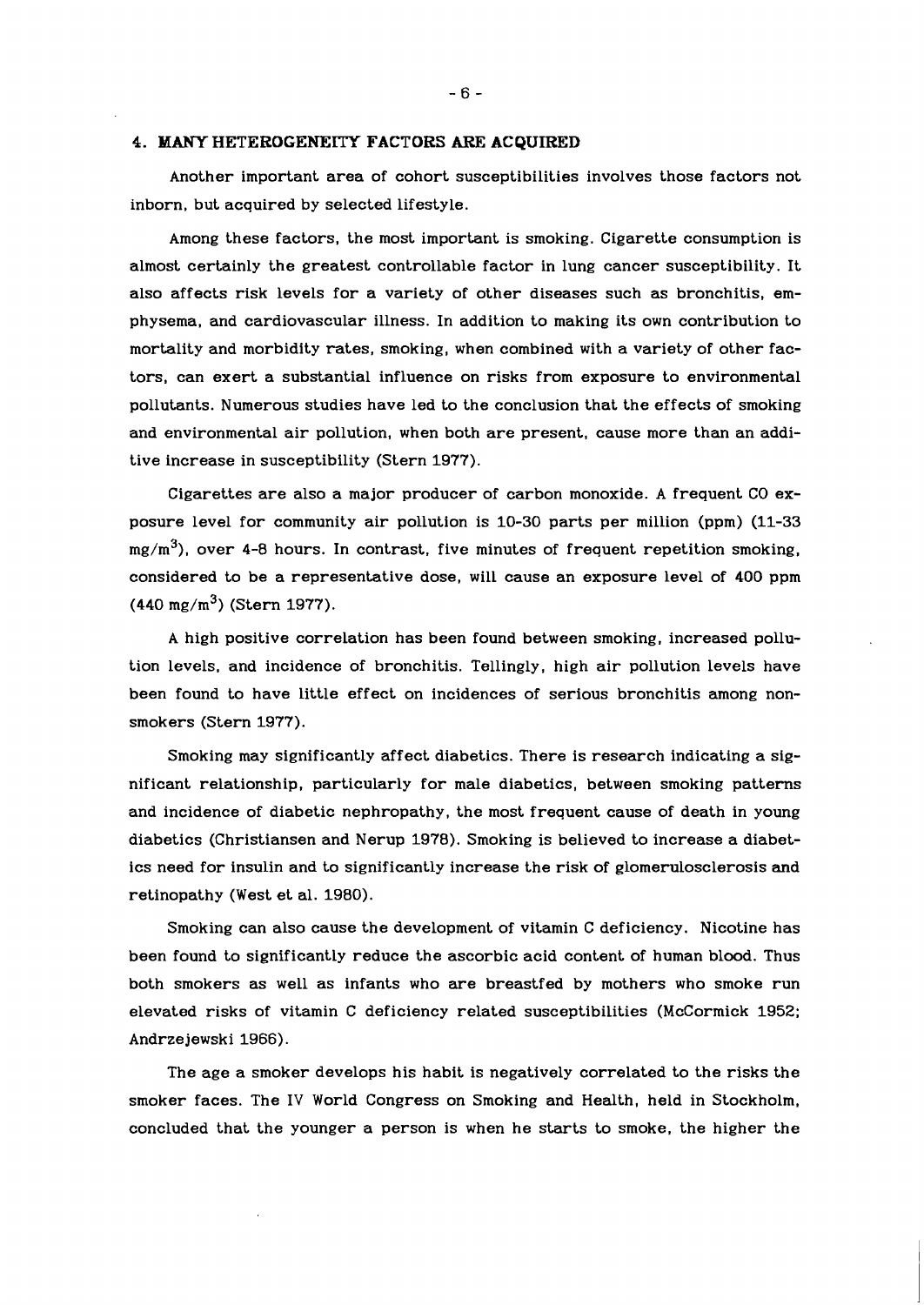risk of disease. Lung cancer rates of men in their fifties who began smoking when they were thirteen are **40** percent greater than rates for men who began smoking at age 17. Continuing this trend, a man who began to smoke at age **27** has only **20**  percent the probability of developing lung cancer of a man who began at age 17.

The dangers of smoking are not exclusively limited to the smoker. Maternal smoking during pregnancy has been determined to retard fetal growth. The average weight of smoking mother's newborns is **200** grams less than that of offspring of non-smoking mothers. Follow-up studies of infants born to smoking mothers have shown some continuing effects through age 7. Following an examination of **12,000**  patients, Murphy found that smoking mothers are more likely to have spontaneous abortions, premature deliveries, and pre-natal loss than non-smoking mothers.

An infant's susceptibility to bronchitis or pneumonia in the first year of life is doubled if the child's parents smoke. Wheezing up to age five is also more common.

Inadequate nutrition increases pollutant susceptibility for an extremely large segment of the population. Adequate nutrition may be one of the best ways to decrease individuals' risks to a wide variety of environmental pollutants. For instance, an inadequate dietary level of vitamin E can significantly heighten a *G-6-*  PD deficients susceptibility to erythrocyte oxidant stress (Calabrese **1984).** 

Nutrition deficiencies, caused by a variety of factors including heterogeneous nutritional needs, are particularly prevalent among lower-income groups. In the **U.S.,** roughly a quarter or more of this cohort suffers from deficiencies of vitamin A and vitamin C, leading to elevated susceptibilities to hydrocarbon carcinogens, DDT, PCB, arsenic, cadmium, carbon monoxide, chromium, dieldrin, lead, mercury, nitrites, and ozone (Calabrese **1978,1980).** In an interesting circular response, exposure to PCBs, DDT, and dieldrin can exacerbate vitamin A deficiency. A strong negative correlation has been found for vitamin A levels and lung cancer rates, even with matched smoking patterns.

Other nutritional deficiencies cut across poverty lines. For instance most **U.S.**  males have a partial magnesium deficiency which leaves them at increased risk to flouride; people with kidney diseases often have inadequate phosphorus levels and are susceptible to lead toxicity; many women and some men ingest less than twothirds of the RDA for riboflavin and risk greater harm from exposure to hydrocarbon carcinogens, lead, and ozone.

 $-7-$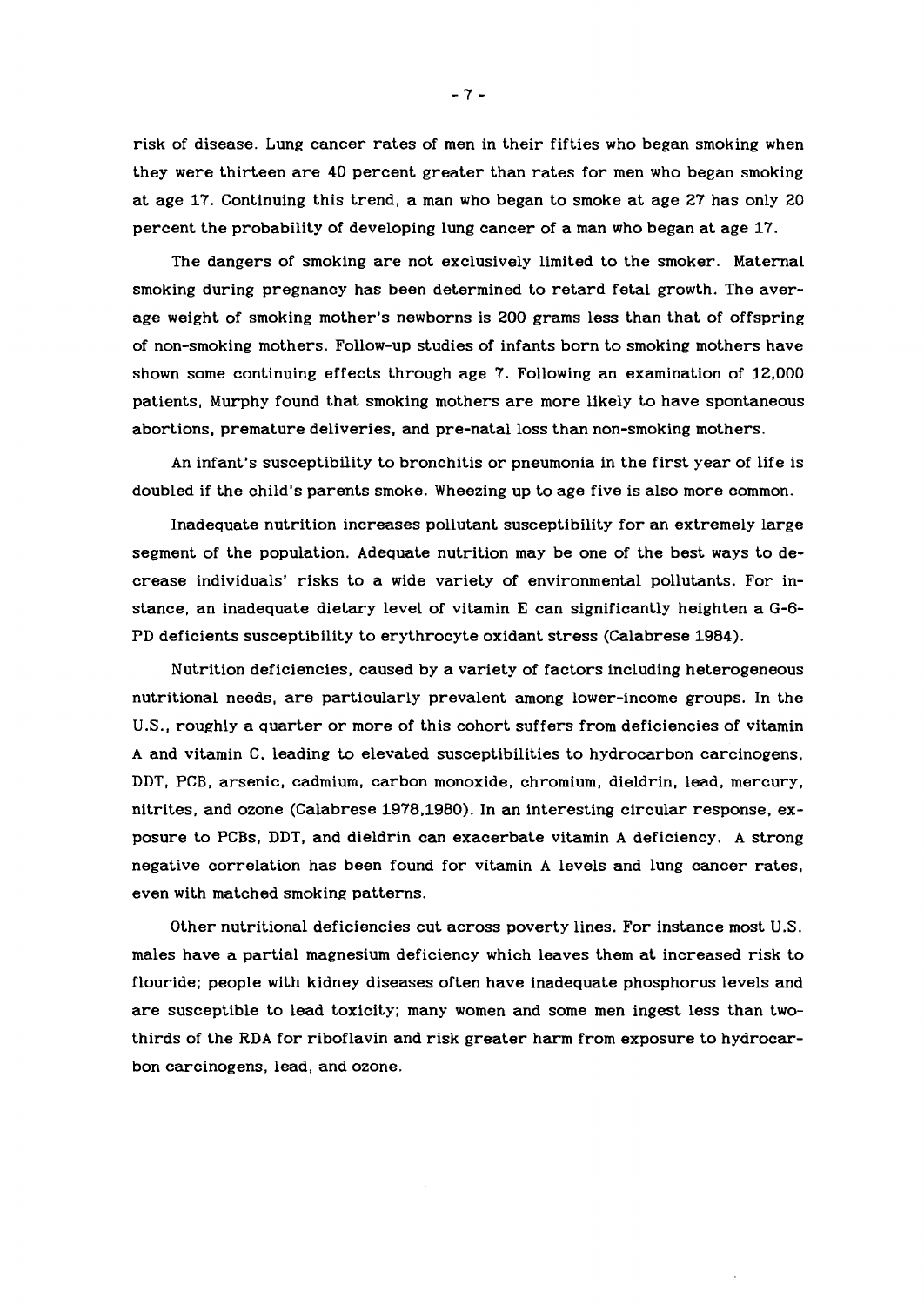Pregnancy is another important pollutant risk correlative. The numerous physiological changes in a woman's body during pregnancy, increase the risks posed to her from a variety of environmental pollutants. Some of the biggest changes affect nutritional requirements, particularly for calcium and iron. Researchers have reported anemia in 15 to 58 percent of pregnant women (de Leeuw et al 1966). These deficiencies would consequently make pregnant women hypersusceptible to the toxic effects of manganese, cadmium, and lead.

Endogenous CO production can increase dramatically during pregnancy (Hunt 1975). Given already high body levels of carbon monoxide, pregnant women are at heightened risk from exposure to environmental and smoking CO.

Pregnant women have also been shown to be at greater risk to exposure to DDT and other insecticides. DDT-exposed workers have significantly higher levels of childbearing disruptions such as spontaneous miscarriage, pregnancy toxicosis, and premature bursting of the amniotic sac (Veis 1970).

Occupation-related susceptibility effects do not only face pregnant workers. Radon-exposed uranium miners have been found to have elevated levels of lung cancer, and when smoking habits are taken into account, the positive correlation between radon exposure and smoking appears to produce a multiplicative, rather than additive effect (Stern 1977). Similarly, coal workers who do smoke have significantly higher incidences of emphysema and heart disease when compared with non-smoking coal workers (Calabrese 1978).

The most extensive occupation-heterogeneity research has been done for asbestos-exposed workers. As far back as the 1920s, W.E. Cooke in the *British Medical Journal* discussed the apparent dangers involved in asbestos exposure. Links between lung cancer and asbestos have been suspected since the late 1940s (Merewether 1949). Studies have shown that after 20 years of exposure, asbestos workers mortality rates are double those of the general population.

Approximately 20 percent of all asbestos workers die of lung cancer (Selikoff et al. 1964). However, non-smoking asbestos workers do not suffer unusually high levels of lung cancer. Selikoff's study concluded that an asbestos worker who smoked had 92 times the chance of dying of lung cancer of non-smoking asbestos workers.

Not only do smoking asbestos workers have elevated lung cancer rates, but also, quite significantly, so do ex-smoking asbestos workers. While the occurrence of lung cancer is lower among ex-smokers than smokers, it is still considerably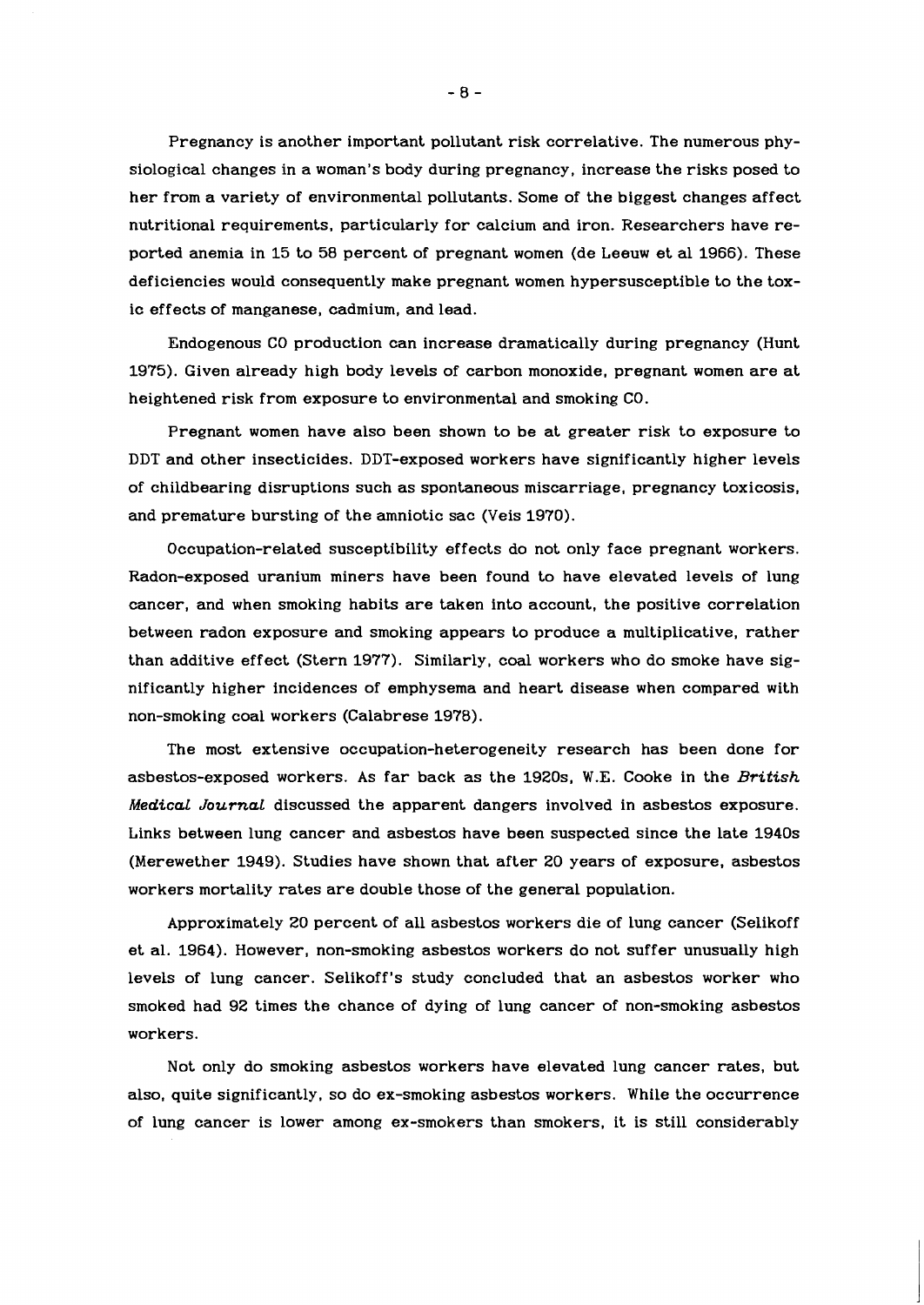higher than among non-smokers (Selikoff and Hammon **1975).** This would tend to undermine the prevalent belief that the ill effects of smoking can, with time, be completely overcome, and instead support the heterogeneity-based idea that the most susceptible smokers tend to die within a ten to twenty year period after quitting their habit, and it is the surviving ex-smokers who never faced particularly great danger from their past habit.

Asbestos exposure also increases an individual's risk of obtaining mesothelioma, a rare tumor of the chest or abdominal cavity. Most sufferers of mesothelioma have been exposed to asbestos. Mesothelioma is not always occupation-related however. High incidences have been reported in residences near industries where asbestos were used, and there is also a statistical excess of mesothelioma and other asbestos-related diseases among household members of occupationally-exposed workers (Stern **1977).** 

Alcohol is another major behavioral influence in heterogeneous susceptibility to environmental pollutants. Detoxification of alcohol places considerable strain on the human liver and can, over a period of years cause permanent damage. As the liver is also needed for the detoxification of a variety of pollutants **(insecticides,lead.etc.),** the impairment of the liver increases the risk of these substances (Calabrese **1978).** 

Alcohol abuse is also believed to be an influence on cancer susceptibility. Not only has alcohol been found to increase the probability of acquiring lung cancer, but when accompanied by smoking, there is believed to be a synergistic, rather than additive increase in cancer risks (Rothman **1975).** 

Finally, positive correlations have been found between urban residence and respiratory illness. The Three City Study found a persistent excess in urban dwellar's lead levels as compared to rural populations. Lead is believed to cause anemia and hyperactivity in children.

Acute air pollution episodes are a primarily urban occurrence. In these incidents, extraordinary meterological conditions will lead to an effective reduction in air volume, causing a rise in local pollution levels. Small water droplets, often fog, have then caused what is essentially a rain of pollution. Acute air pollution incidents have been associated with excess mortality and morbidity. During the past 50 years, there have been acute air pollution episodes in London, New York City, New Orleans, Minneapolis, and Tokyo to name several (Stern **1977).**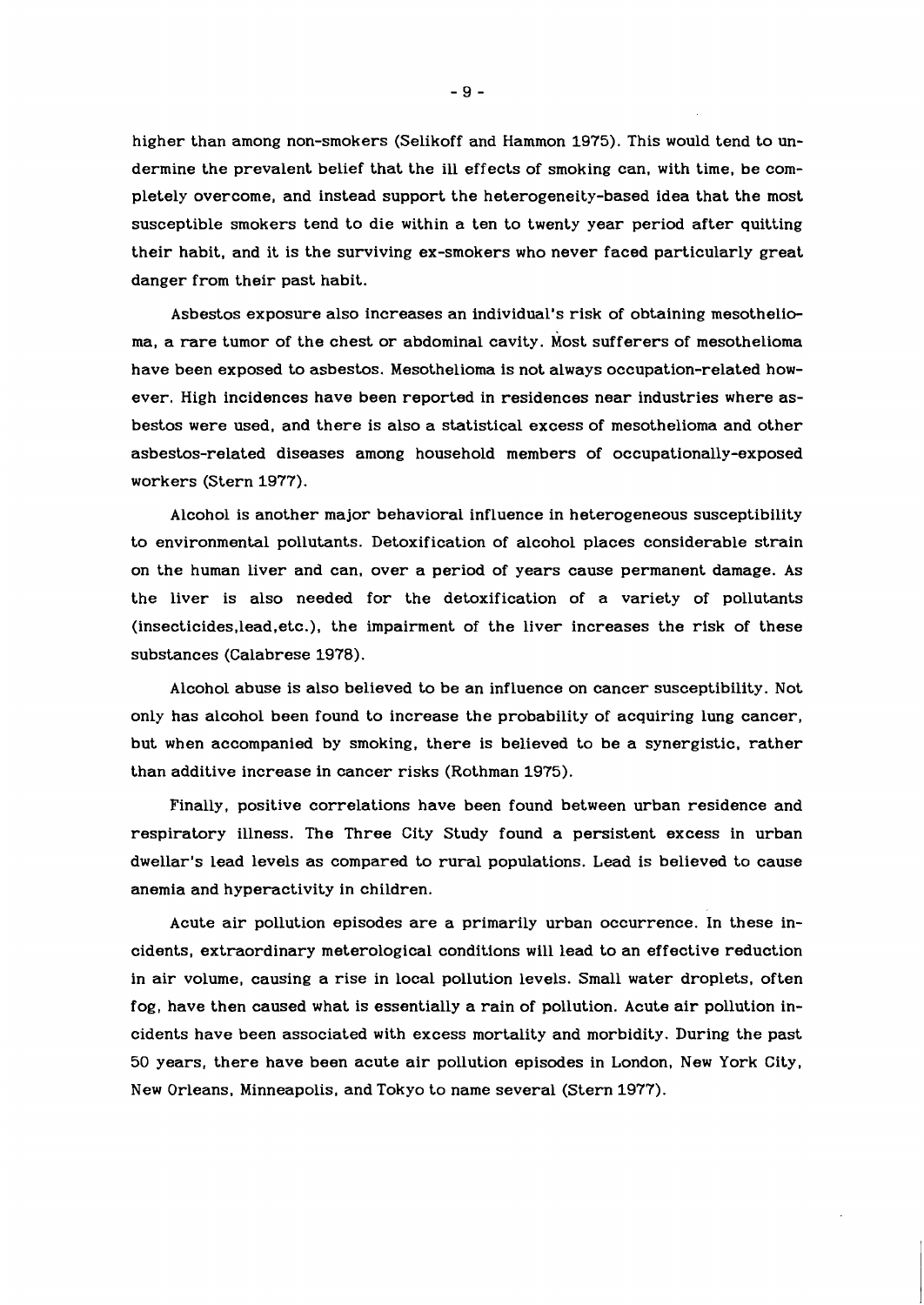# *5.* **UNDERSTANDING POPULATION HETEROGENEITY IS IMPORTANT FOR THE REGULATION OF INDUSTRIAL AND ENYIRONMENTAL POLLUTION**

Legislation to regulate industrial and environmental pollution has treated heterogeneity in a variety of ways. Some acts have explicitly recognized heterogeneity, others have implicity recognized it, while others have ignored heterogeneity, concentrating instead on engineering-based solutions.

A major group of laws which explicitly recognize heterogeneous susceptibility are those with mandates to protect the most pollutant-sensitive groups within the population. For instance, infant susceptibility to nitrate and nitrite toxicity played a key role in the formulation of drinking water standards (Calabrese 1978). Another example is the Clean Air Act of 1969 which calls for the establishment of threshold levels of pollution low enough to protect "the most sensitive group" against the "first adverse health effect" (Vaupel 1983). The U .S. Environmental Protection Agency (EPA), in setting a wide variety of national ambient air quality standards which are based on this act has repeatedly had to consider such threshold levels.

Other acts have implicitly recognized heterogeneity, setting standards that require research into varied susceptibility. For instance, the Occupational Health and Safety Act of 1970 simply orders that no worker develop exposure-related health impairments (Vaupel 1983). To enforce such an act, it is necessary to determine the sensitivity of the most-sensitive worker.

In a different way, the "zero risk" approach-if something is risky, ban it-can also be seen as a recognition of heterogeneity if the motivation for complete removal is that, for the most sensitive individuals, no safe level exists. In setting a zero standard for food additives that might cause cancer, the Delaney clause of the Federal Food, Drug, and Cosmetic Act apparently taking into account that no absolutely safe level exists for all individuals (Vaupel 1983) and thus is indirectly influenced by heterogeneity considerations.

The Toxic Substances Control Act of 1976 introduces a more subtle implementation of heterogeneous consideration by calling for the inclusion of cost-benefit analysis in determining acceptable levels of new substances. Rather than automatically seeking a point which protects even the most susceptible individual, this act allows for the consideration of trade-offs between the increasingly greater economic costs involved in protecting more and more sensitive individuals.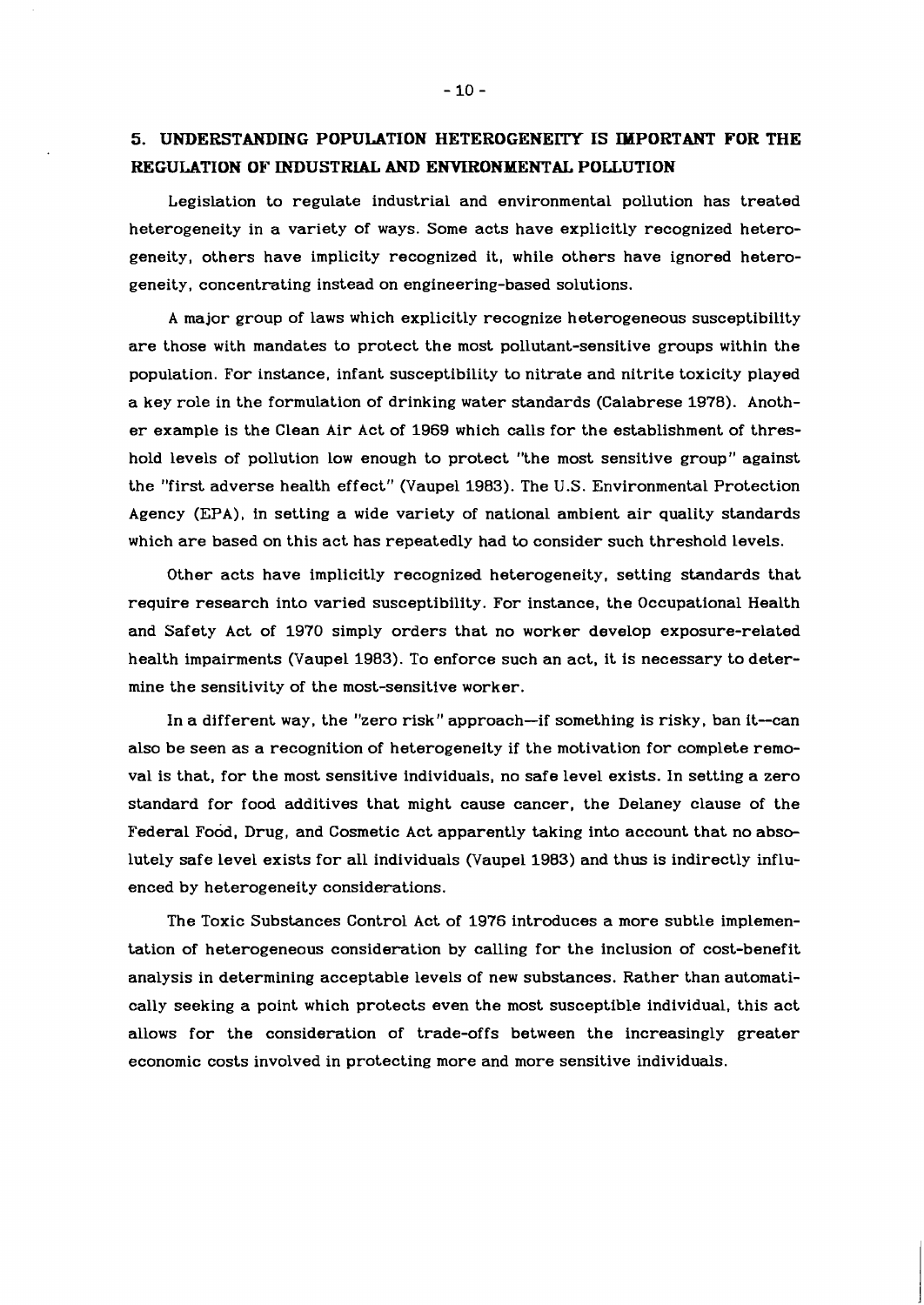Other environmental pollutant acts, however, have ignored the importance of heterogeneous susceptibility. The "natural levels of risk" approach seeks levels of pollution no greater than would exist in the environment without man's intervention. Vaupel (1983) points out that such standards have been proposed to determine allowable levels of nuclear waste. Such limits do not take into account individual differences, assuming instead in this case that as man as developed in the presence of radiation, low levels of radiation must present no great danger to him.

Several "engineering" pollution standards-that is, ones which seeks to control pollution not by examining its health implication, but instead by considering the mechanics of solving the problem-also overlook heterogeneity. For instance a number of pollutants have been limited to lowest detectable levels. Vinyl chloride, which is believed to cause liver cancer, has been restricted by OSHA to an exposure level of 1.5 parts per million. This is a slight adaptation of the OSHA mandate which requires employees to be protected to "the extent feasible." This "feasibility" level has also been used in such areas as air pollution control which calls for the use of the "best practicable control technology" (Vaupel 1983).

# **6. CURRENT DEMOGRAPHICAL TRENDS CAN MASK THE PROGRESS AGAINST ENVIRONMENTAL POLLUTION**

Having examined some of the heterogeneities most likely to be involved in varied susceptibility to environment pollutants, it would seem that knowledge about risk variation could be applied to major approaching demographic changes to make some predictions about impending alterations in mortality statistics.

The aging of the population will probably result in confusing signals about man's progress against environmental pollutants. The greatest success against mortality in recent years has been achieved against heart and circulatory disease. As people have been living beyond what would, in prior years, have been their heart-related mortality, more are contracting cancer, a disease in which most success against morbidity and mortality has occurred at the younger ages. If the increasing number of elderly, with weakened enzyme and immune systems, suffer, as would seem likely, higher and higher rates of pollutant-related cancer mortality, it will become important to consider the prior likelihood the elderly would have had of dying from circulatory illness, so as not to interpret this new demographic trend in a purely negative light.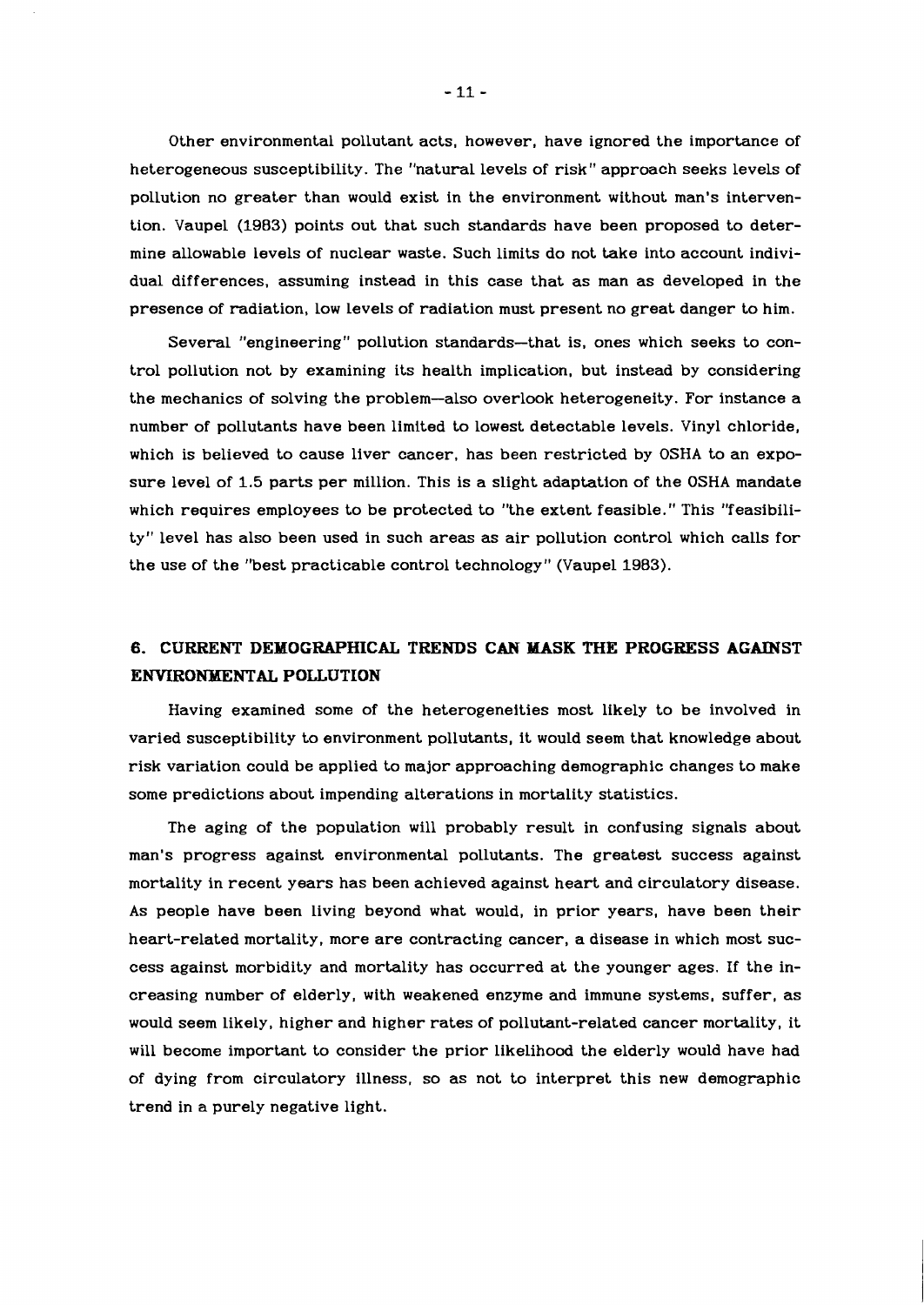Increased urbanization may also affect pollutant mortality rates, particularly in terms of respiratory illness. Increased urbanization and the growing number of elderly persons may offer a convincing argument for immediately increasing research and other efforts against respiratory disease.

The move towards greater automation in the manufacturing sector and the growth of service jobs may help to lower pollutant-related deaths as workers are removed from continuous, long-term exposure to harmful pollutants and chemicals. However, indoor pollution in hermetically-sealed office buildings has the potential to become a major health concern, and it should not be presumed that moving workers out of manufacturing will automatically move them towards greater health.

# **7. HETEROGENEXTY CAN BE RESPONSIBLlE FOE UNEXPECTED DEMOGRAPHIC TRENDS**

While major shifts in the population should have direct affect on the incidence of environmental pollutant-related illness, a variety of other possible changes may have strong indirect effects on mortality and morbidity rates (Vaupel and Yashin  $1985a, b$ ).

If, for instance, some pollutants react with acquired heterogeneities then tighter pollution controls will change heterogeneity distribution in the population. If this occurred one might observe changes in mortality patterns. The new mortality will grow faster with age than before. One may even observe convergence or even cross-over of these mortality curves.

If a pollutant is responsible for a particular cause of death, its elimination will not necessarily lead to increases in life expectancy at every age. It is quite possible that some pollutants increase mortality almost exclusively among the most frail individuals, thus promoting an intensive selection process. Removing this pollutant would decrease the mortality rate for some age groups, yet at the same time mortality rates might rise significantly within the next age interval, consequently leading to a lowered life expectancy figure at that age.

Some heterogeneity factors such as smoking, alcohol consumption, and inadequate nutrition can be responsible for a multivariate impact on human organisms and produce different causes of death; therefore, medical progress against one particular cause of death in the presence of this contaminant can increase the observed mortality from another cause of death.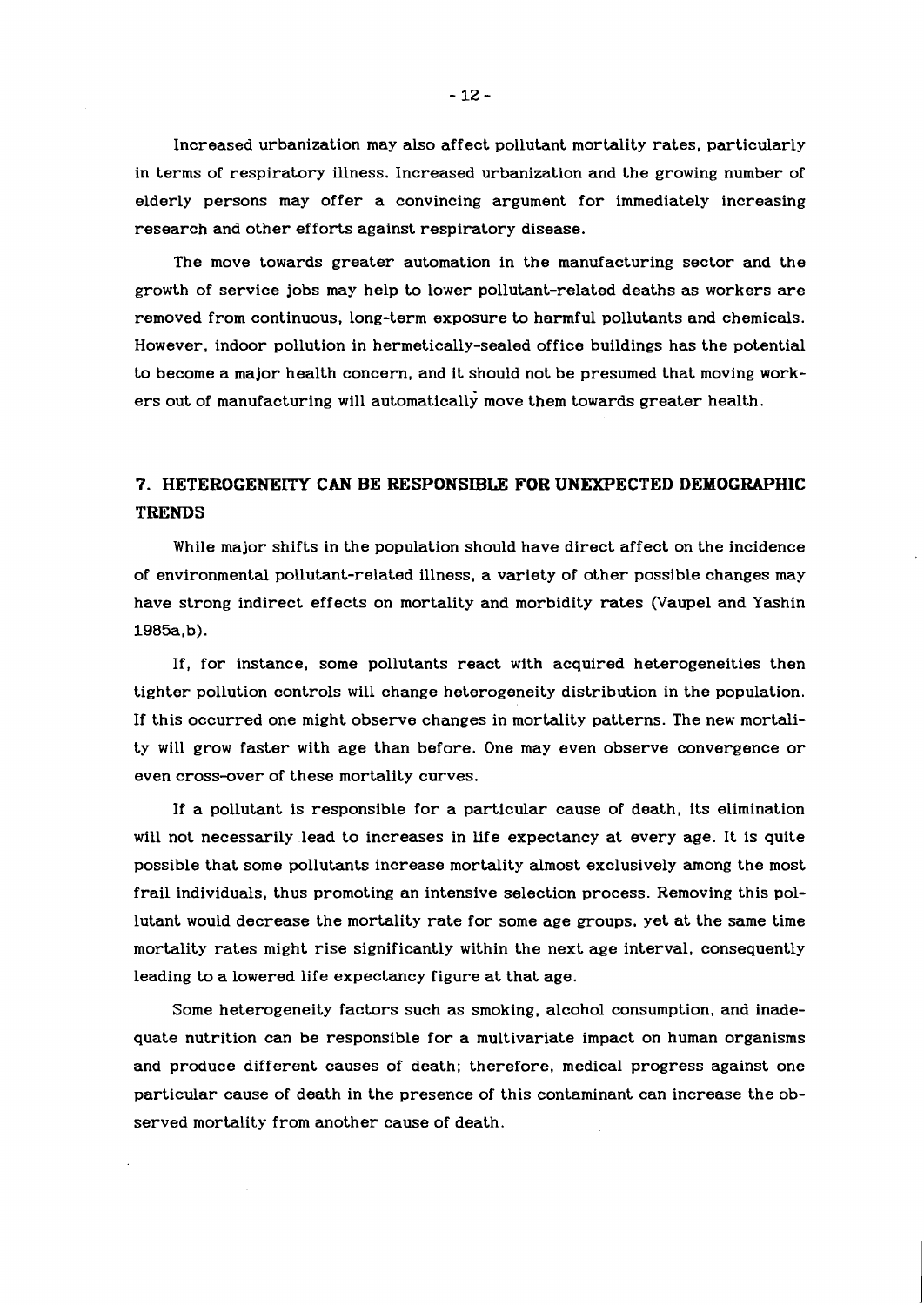If there are several contaminants each responsible for several causes of death, then non-uniform progress against cause-specific mortality could also produce a decline in some mortality rate and growth in others. Non-uniform progress toward lowering pollution levels can produce additional unexpected effects on the population morbidity. For some diseases rates will decline, for others they will rise.

For instance, tighter pollution controls, if it is assumed such controls will have their greatest effect on cancer incidences, could eventually lead to an increase either in cariovascular deaths or to the rise of a major new group of mortalities. Decreased smoking would also tend to have the same result.

An interesting point of speculation is the indirect health effects of mandatory retirement ages. The removal of workers from hostile (heavily polluted) occupation environments as they reach ages of progressively increasing susceptibility might be an indirect health boon.

Extraordinarily impressive progress has been made against cardiovascular illness in recent years. The largest remaining area for a health breakthrough may well be cancer among higher age groups. If breakthroughs comparable to those in treating circulatory disease occur in this field, the carcinogenic effects of environmental pollutants would became, de facto, less significant. Assuming that the susceptibility was decreased relatively equally throughout the population, progress against cancer might well increase the importance of hypersusceptible cohorts with other ailments: as they became increasingly the only people to suffer from environmental pollutant-related mortality, their problems would automatically draw greater attention and assume higher priority in the policy field.

#### **8. HOW TO MODEL HETEROGENEITY**

Heterogeneity models use two sets of assumptions. One of them involves the functional form of the hazard function; the other is concerned with the probabilistic distribution of heterogeneity factors.

If the variables that influence hazard rates can be observed, one is dealing with observed heterogeneity. There are several functional forms often used to specify the hazard functions. Recently, one of the most widely used has been the proportional hazard model. In this model, the hazard rate **h** (t **,z)** can be described in terms of the product of the two function:  $\mu(t)$ , which depends only on time at age  $t$ , called the underlying hazard and  $g(z)$ , which depends only on the influential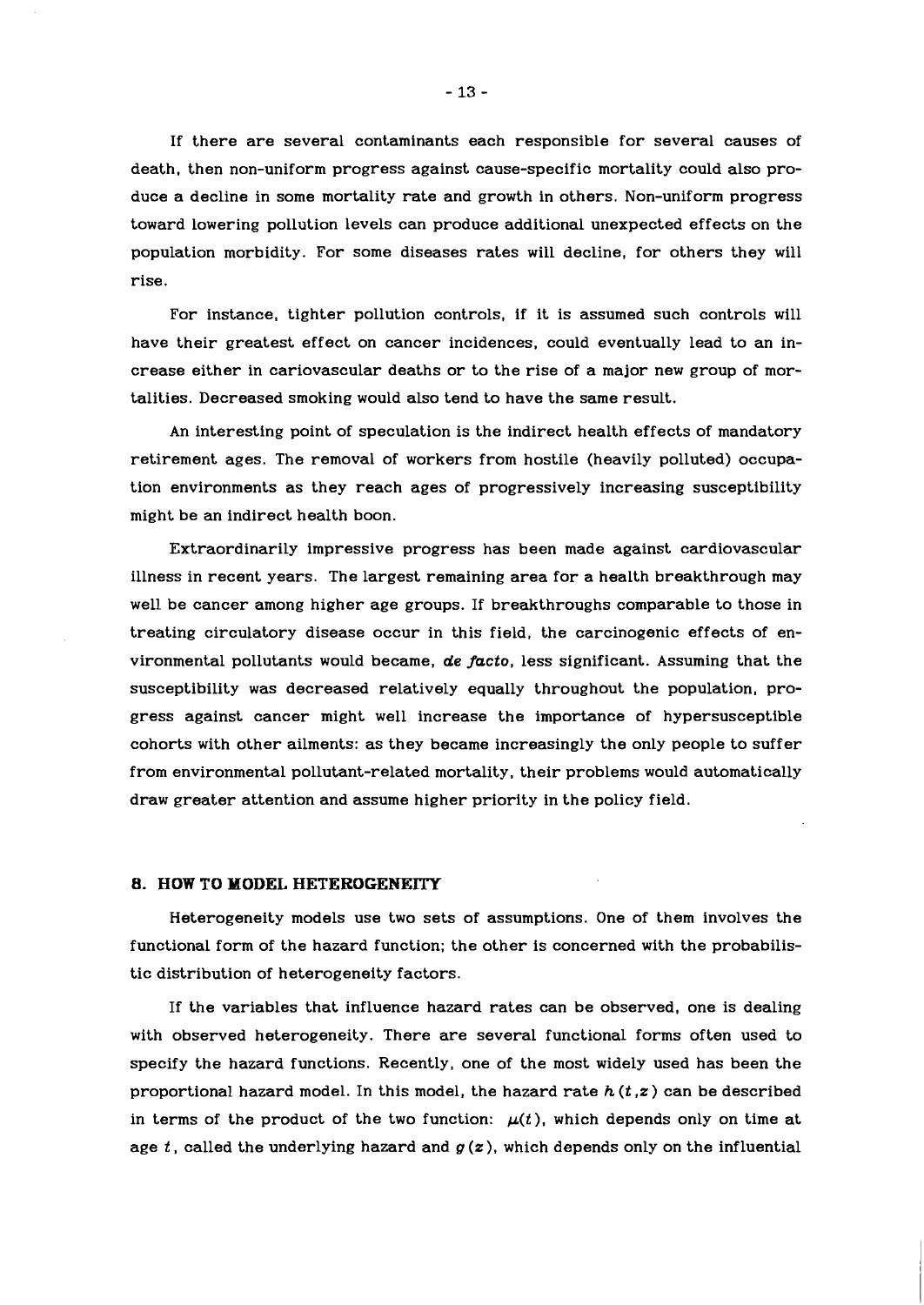variable:

$$
h(t,z)=\mu(t)^*g(z)
$$

In Cox (1972) model **g** (z) takes the form:

 $q(z) = e^{\beta} z$ 

where  $\beta$  is an unknown parameter which should be estimated. The observed variable **z** could specify, for instance, the level of the environmental pollution in some particular area.

Some of the heterogeneity variables are unobserved. The natural question is how can one develop the data processing algorithms in the presence of these hidden heterogeneity factors. The traditional way to solve this problem is simply to ignore this kind of heterogeneity. However, some studies show that ignoring unobserved influential factors in mortality models may lead to biases in parameter estimation (Elbers and Ridder 1982; Gail, Wieand, and Piantadosi 1984; Vaupel and Yashin 1985c).

Thus in cases where estimation precision is important, one should take care to consider unobserved heterogeneity. The manner of treatment depends on the ancillary information about unobserved variables.

## **9. MODELS OF UNOBSERVED BIOLOGICALLY STIPULATED HETEROGENEITY**

Vaupel, Manton and Stallard (1979) and Vaupel and Yashin (19B5a) focused on the analysis of hidden heterogeneity in the model where hazard functions can be represented in the form:

$$
h(t,z)=z^*\mu(t).
$$

The inherent factors that influence mortality may be modeled in terms of heterogeneity variables that do not change with age. This variable is often called frailty in proportional hazard models. Calculations show that for arbitrary distribution of z the changes of average frailty in the population  $z_t$  have some regularity conditions.

More precisely average frailty in the cohort decreases as the cohort ages. Such changes of average frailty may produce unexpected results in population dynamics. Among the facts that may be regarded as artifacts of heterogeneity one can find that individuals age faster than one can observe, the success of medical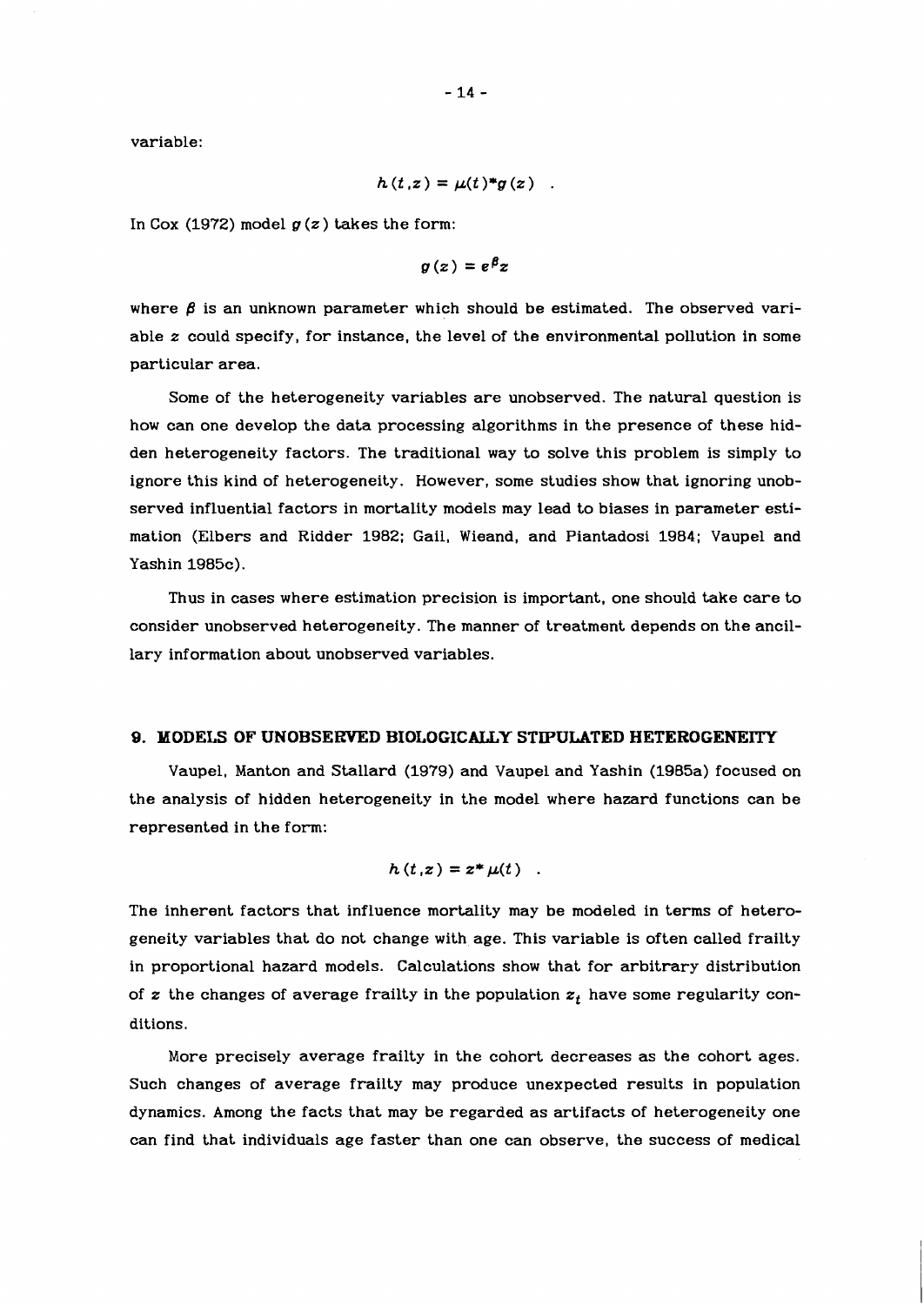programs may have negative consequences on mortality, and life expectancy, convergence, and crossovers of the mortality curves for some groups of individuals in the population can be also the artifacts of heterogeneity.

The widely used distribution of frailty is Gamma distribution. It takes the following density function:

$$
f(z) = \frac{\lambda^k z^{k-1} e^{-\lambda z}}{\Gamma(k)}
$$

The straightforward calculation show that for observed mortality  $\mu(t)$  in this case the following expression is true:

$$
\overline{\mu}(t) = \frac{k \mu(t)}{t}
$$

$$
\lambda + \int_{0}^{t} \mu(s) ds
$$

If  $\bar{z}_0$  is equal to 1 then the formula for  $\mu(t)$  can be simplified to:

$$
\overline{\mu}(t) = \frac{\mu(t)}{t}
$$
  
1 +  $r^2 \int_0^t \mu(s) ds$ 

Combination of observed and unobserved heterogeneity in hazard functions was analyzed in Heckman and Singer (1982) for some econometric models. Vaupel and Yashin (1985b) analyzed some unexpected effects of heterogeneity on population dynamics.

The influence of a wide variety of processes on human mortality leads to the models of changing or acquired heterogeneity. These models can be analyzed through the framework of the following formal scheme.

#### **10. MODELING OF ACQUIRED HETEROGENEITY**

Let us assume that the duration of life for any individual in the cohort depends on multidimensional process  $z_t$ . The trajectories of the processes differ from individual to individual. The components may be the concentration of pollutants in the local environment, social and economic differences, behavioral factors, etc.. The most appropriate way to describe this variety is to use a stochastic process model (Yashin, Manton, Vaupel 1985).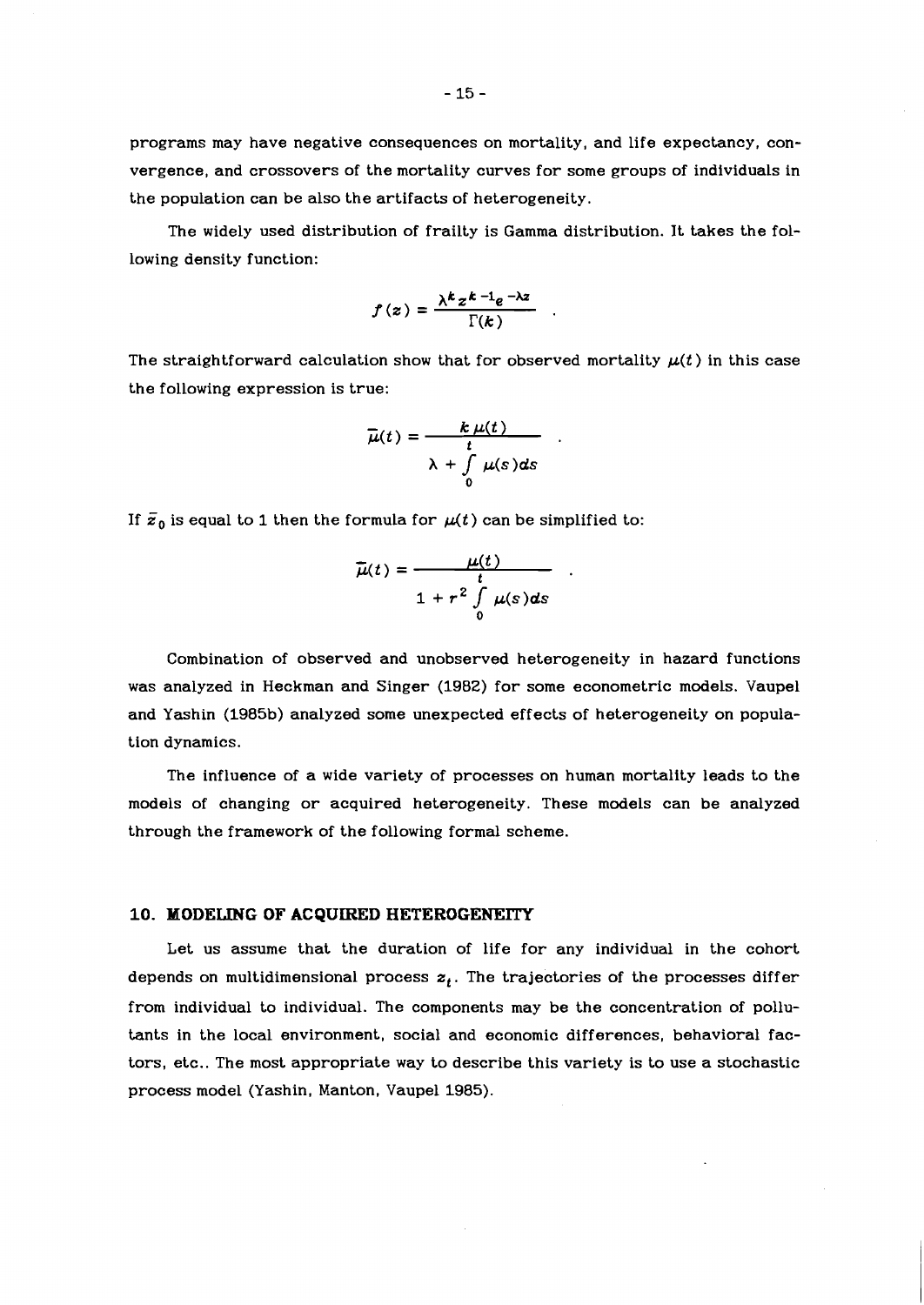$$
\mu(t,z_t) = f(t,\alpha,z_t)
$$

where  $\alpha$  is the vector of unknown parameters. The functional form of  $(t, \alpha, z_t)$  is determined from special studies. There are results that show that for some particular continuously distributed influential process this function is the quadratic form of  $z_t$ . For finite state continuous time stochastic processes the dependence  $\mu(t, z_t)$  on  $z_t$  can be an arbitrary function. The fundamental result of the heterogeneity analysis is to establish the correspondence between observed mortality  $\mu(t)$  and mortality  $\mu(t, z_t)$  conditional on process  $z_t$ . This relationship is:

$$
\overline{\mu}(t,\alpha) = E(\mu(t,z_t) | T > t)
$$

where  $T$  is the death time specified as a positive random variable.

Note that the dependence  $\mu(t, z_t)$  on unknown parameters produces the dependence  $\mu(t, \alpha)$  on these parameters. If the available data are about the death time of N individuals  $(t_1, t_2, ..., t_N)$  then one can form the likelihood function:

$$
L(t_1,...,t_N) = \prod_{i=1}^N \mu(t_i,\alpha) e^{-\int\limits_0^{t_i} \overline{\mu}(s,\alpha)ds}
$$

and use it for parameter estimation.

If heterogeneous variation is a process which changes in steps over time with a finite number of states and a matrix of transition coefficients  $q_{ij}(t, \alpha)$ , then the formula for  $\bar{\mu}(t, \alpha)$  is as follows:

$$
\overline{\mu}(t,\alpha)=\sum_i \mu(t,i) \Pi_i(t)
$$

where  $\pi_j(t)$  are the solutions of the following ordinary nonlinear differential equations: '

$$
\frac{d\,\pi_j(t)}{dt} = \sum_i\,q_{ij}(t,\alpha)\pi_i(t) + \pi_j(t)\left[\sum_{i=1}^N\,\mu(t,i)\pi_i(t) - \mu(t,j)\right]
$$

where  $N$  is the number of states.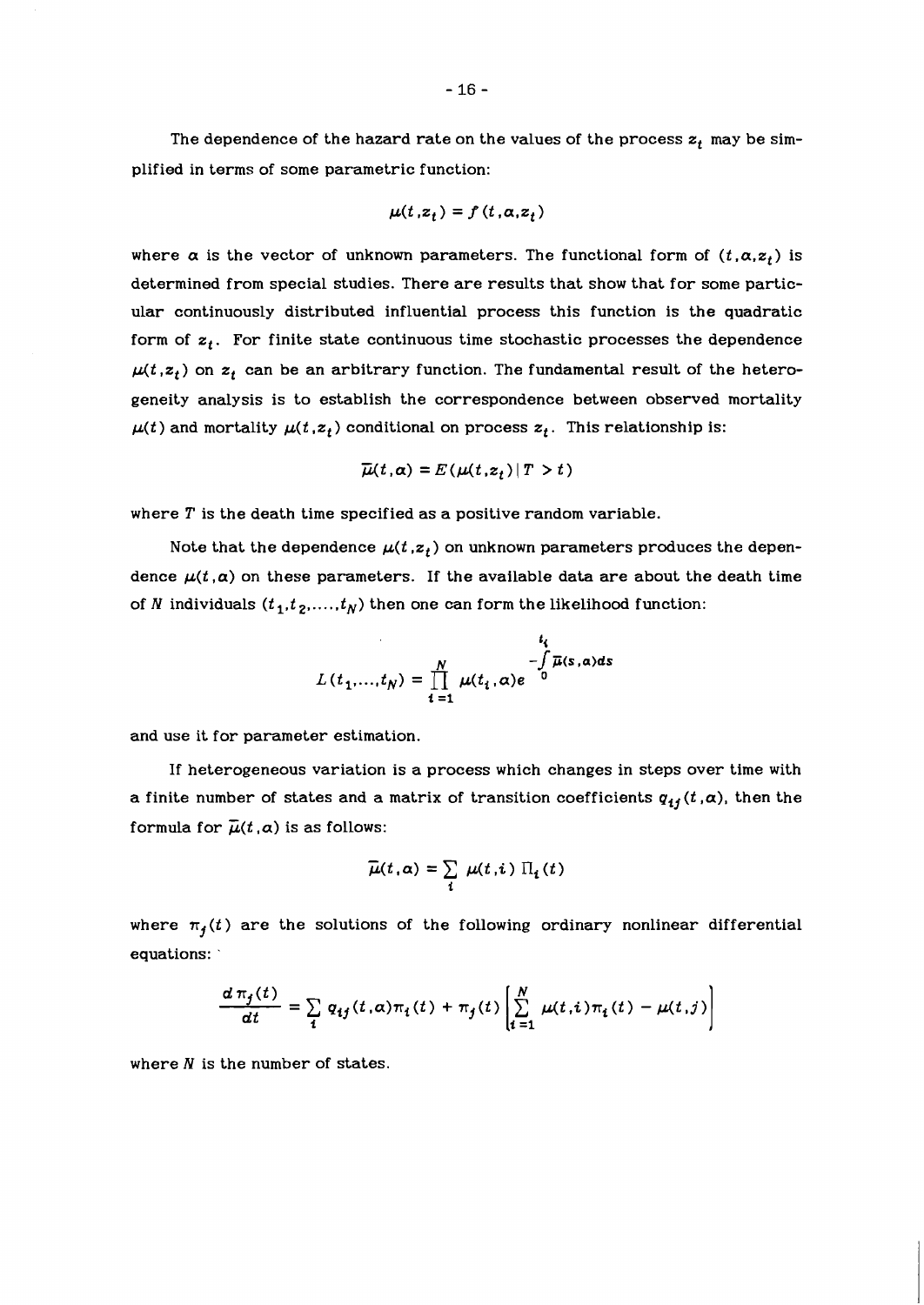Very often data about death times contains information about cause of death. The influence of the process  $z_t$  on the cause-specific mortalities  $f_i(t, z_t)$  creates the situation where different causes of death become dependent. Traditional models of competing risk use the independence assumption which does not hold true in models of heterogeneity with competing risks.

It turns out that even in this case one can develop an approach which allows one to organize data-processing algorithms using the maximum likelihood approach. If  $\lambda_i(t, z_t) = \varphi_i(t, z_t, \alpha)$  are the functional parametric forms of the conditional cause-specific mortality then for  $\overline{\lambda}_i$  (*t*,  $\alpha$ ) we can derive the formula:

$$
\overline{\lambda}_i(t,\alpha) = E(\lambda_i(t_i, z_t, \alpha) | T > t)
$$

In the case when data specifies the death times and causes of death  $t_{\bm{i}}^{\bm{1}}$  ,  $t_{\bm{2}}^{\bm{2}}$  ,... the likelihood function is:

$$
L(t_1^{i_1}, t_2^{i_2}, \dots, t_N^{i_N} = \prod_{k=1}^m \overline{\lambda}_{t_k}(t_k^{i_k}, \alpha) e^{-\sum\limits_j \int\limits_0^{t_k} \overline{\lambda}_j(s, \alpha) ds}
$$

when  $i_k$  is cause of death for  $k$ -th individual and  $m$  is the number of causes of death.

Yashin, Manton, and Vaupel **(1985)** considered stochastic process models of mortality and aging in the presence of heterogeneity that can change over time. Continuous time and continuous state stochastic processes were considered as a model for influential factors. The finite state jumping process model was analyzed in Yashin **(1984).** Estimation procedures and forecasting algorithms were also analyzed in Yashin, Manton, and Stallard (1985a,b).

#### **11. CONCLUSION**

In considering and implementing environmental pollution controls, an understanding and appreciation of the important role played by human heterogeneity may be one of the keys to producing successful policy. Heterogeneity, both biological and acquired, can lead to significant variety in individual susceptibility. It is conceivable that one individual might be at no risk to the harmful properties of a pollutant, while another individual might face greatly increased levels of mortality from even low-level, infrequent exposure. Thus, while recent legislative attempts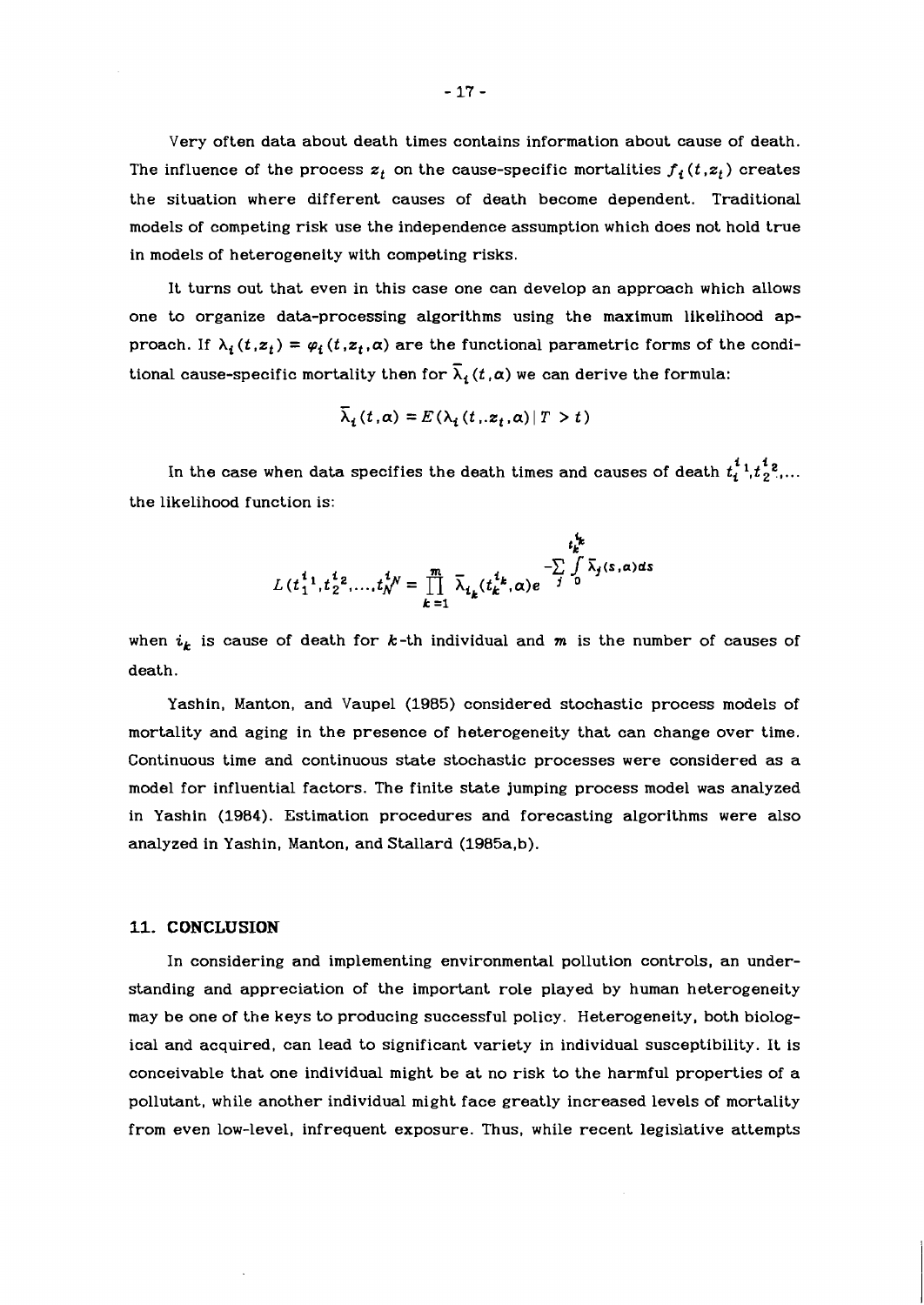to limit environmental pollution have increasingly recognized the significance of heterogeneous risk cohorts, much can still be done to take differing risks into account.

Heterogeneity also plays an indirect role in man's study of environmental pollution. Competing risks can confuse interpretation of statistics related to man's progress against pollution, and the independent increase or decrease of different risk groups can cause a corresponding drop or rise in morbidity and mortality. To help predict the importance of such changes, heterogeneity can be modelled in a variety of ways to give greater insight into the effect of changes among different cohorts.

Methods developed for capturing unobserved heterogeneity show ways of incorporating ancillary information into the models. Combining these models with measurement data provides an opportunity to develop numerical procedures for parameter estimation as well as identification of the model.

### **REFERENCES**

- Andrzejewski, S.A. (1966) Studies on the Toxicity of Tobacco and Tobacco Smoke. *Acta. Med. POL.* 5:407-408.
- Beutler, E. (1972) Glucose-6-Phosphate Dehydrogenese Deficiency. In *The MetaboLic Basis of Inherited Disease,* 3rd edition, edited by J.B. Stanbury, J.B. Wyngaarden, and D.S. Fredrickson. New York: McGraw-Hill.
- Calabrese, E. (1978) *FbLLutants and High Risk Groups: The BioLogicaL Basis of Increased Human Susceptibility to EnvironmentaL and OccupationaL PoL-Lutants.* New York: John Wiley & Sons.
- Calabrese, E. (1980) *Nutrition and Environmental HeaLth: The InJLuence of Nutritional Status on Pollutant Toxicity and Carcinogenicity.* New York: John Wiley & Sons.
- Calabrese, E. (1984) *Ecogenetics: Genetic Variation in Susceptibility to EnvironmentaL Agents.* New York: John Wiley & Sons.
- Christiansen, J.S. and J. Nerup (1978) Smoking and Diabetic Nephropathy. *Lancet*  1:605.
- Cox, D.R. (1972) Regression Models and Life-Tables (with discussion). *JournaL of Royal StatisticaL Society B* 34:187-221.
- de Leeuw, W.K.M., L. Lowenstein and Y.S. Hsieh (1966) Iron Deficiency and Hydremia in Normal Pregnancy. *Medicine* 45:291.
- Eisen, H. (1974) *Immunology: An Introduction to MoLecuLar and CeLLuLar PrincipLes of the Immune Response.* New York: Harper & Row.
- Elbers, C. and G. Ridder (1982) True and Spurious Duration Dependence: The Identifiability of the Proportional Hazard Model. *Review of Economic Studies*  49:403-409.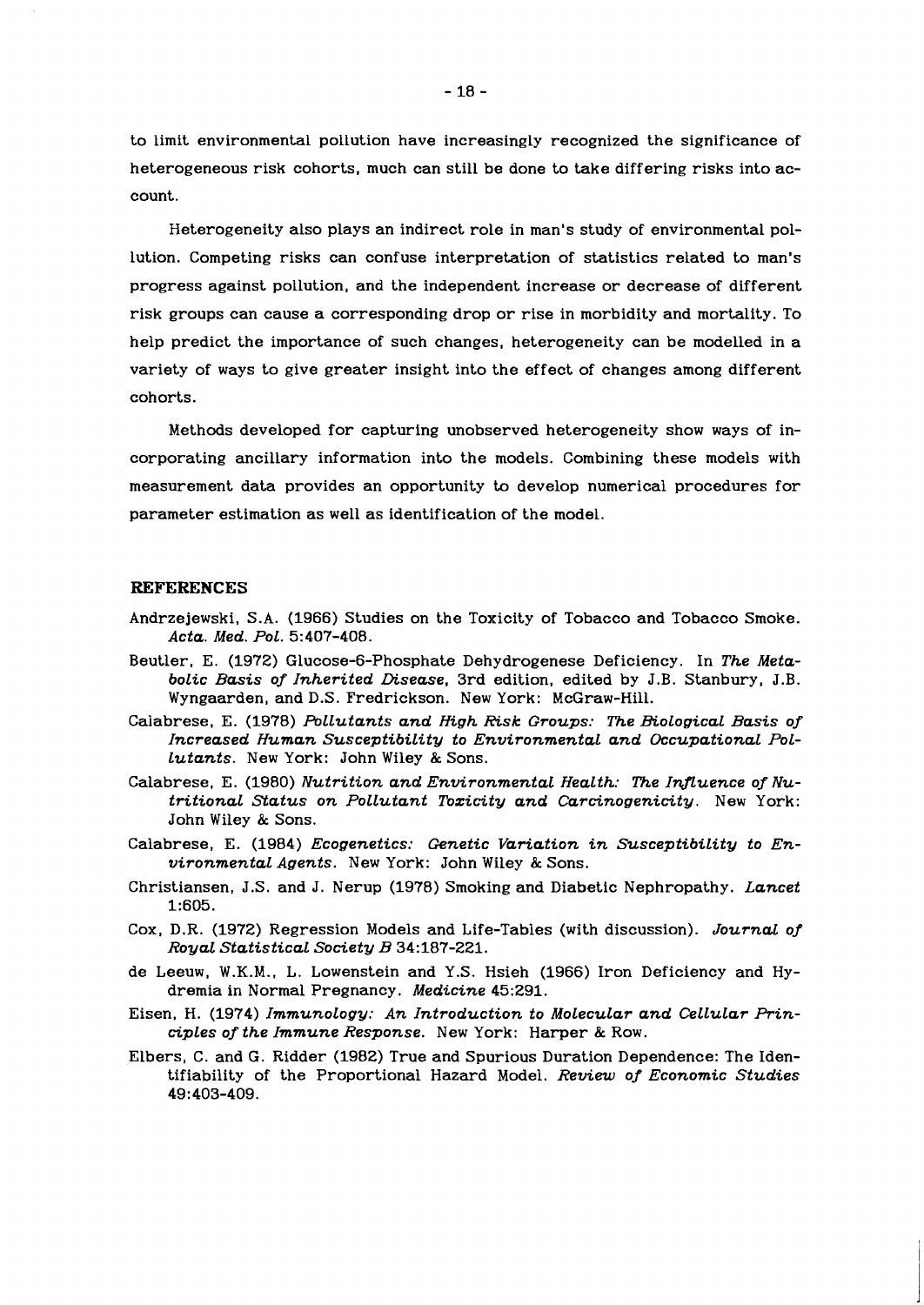- Felton, G. and M.G. Patterson (1971) Shift Rotation is Against Nature. *American Journal ofNursing* 71:4,760.
- Fosburgh, L. (1974) Bad Air's Effect on Young Assayed. *New York IPimes, Dec.* l2.
- Gail, M.H., S. Wieand and S. Piantadosi (1984) Biased Estimates of Treatment Effect in Randomized Experiments with Nonlinear Regressions and Omitted Covariates. *Biometrika* 71:3,431-44.
- Halberg, F. (1960) The 24-Hour Scale: A Time Dimension of Adaptive Functional Organization. *Perspective of Biology and Medicine* 3:4,491.
- Heckman, J.J. and B. Singer (1982) Population Heterogeneity in Demographic Models. In *MuLtidimensionaL MathematicaL Demography,* edited by K. Land and A. Rogers. New York: Academic Press.
- Hunt, V.R. (1975) Occupational Health Problems of Pregnant Women. U.S. Dept. HEW Order No. SA-5304-75. Department of Health Education and Welfare.
- Jonderko, G. (1961) Diagnostic Value of the Determination of the Blood Glutathione Level in Chronic Lead Poisoning in Human Subjects. In *POL. Arch. Med Wewn.*  31:647.
- Kellermann, G., M. Luyten-Kellermann and C. Shaw (1973) Genetic Variation of Aryl Hydrocarbon Hydroxylase in Human Lymphocytes. *American Journal of Human Genetics.*
- Koistinen, J. (1975) Studies of Selective Deficiency of Serum IgA and Its Significance in Blood Transfusion. Doctoral Dissertation, University of Helsinki.
- Luce, G.G. (1970) Biological Rhythms in Psychiatry and Medicine. U.S. Dept. HEW, Public Health Service, Pub. no. 2088.
- Lazarow, H., (1954) Relation of Glutathione to Hormone Action and Diabetes. In *GLutathione,* edited by S. Colowick. New York: Academic Press.
- Legge, M., M. Brian, C. Winterbourn and R. Carrel1 (1977) Red Cell Superoxide Dismutase Activity in the Newborn. *Australian Paediatrics Journal* 1325- 28.
- McCormick, W.J. (1952) Ascorbic Acid as a Chemotherapeutic Agent. *Archives of Pediatrics* 69:151-l59.
- Merewether, E.R.A. (1949) *Annual Report of the Chief Inspector of Factories fir*  **the Year 1947.** London: HM Stationary Office.
- Rothman, K.J. (1975) Alcohol. Pages 139-150 in *Persons at High Risk of Cancer: An Approach to Cancer EtioLogy and Control,* edited by J.F. Fraumeni, Jr. New York: Academic Press.
- Rotilio, G., A. Rigo, R. Bracci, F. Bagnoli and I. Sargentini (1977) Determination of Red Blood Cell Superoxide Dismutase and Glutathione Peroxidase in Newborns in Relation to Neonatal Hemolysis. *CLin. Chim. Acta* 81:131-134.
- Saita, G. and L. Moreo (1959) Talassemia eo emopatie professional: Nota 1 thalassemia e benzolismo cronico (Thalassemia and Occupational Blood Disease: I. Thalassemia and Chronic Benzol Poisoning). *Med. Lav.* 50:25.
- Selikoff, I.J., J. Churg and E.C. Hammond (1964) Asbestos Exposure, Smoking and Neoplasia. *JournaL ofAmerican Medical Association* 204:106-112.
- Selikoff, I.J. and E.C. Hammond (1975) Multiple Risk Factors in Environmental Cancer. Page 467 in *Persons at High Risk of Cancer: An Approach to Cancer Etiology and Control,* edited J.F. Fraumeni, Jr. New York: Academic Press.